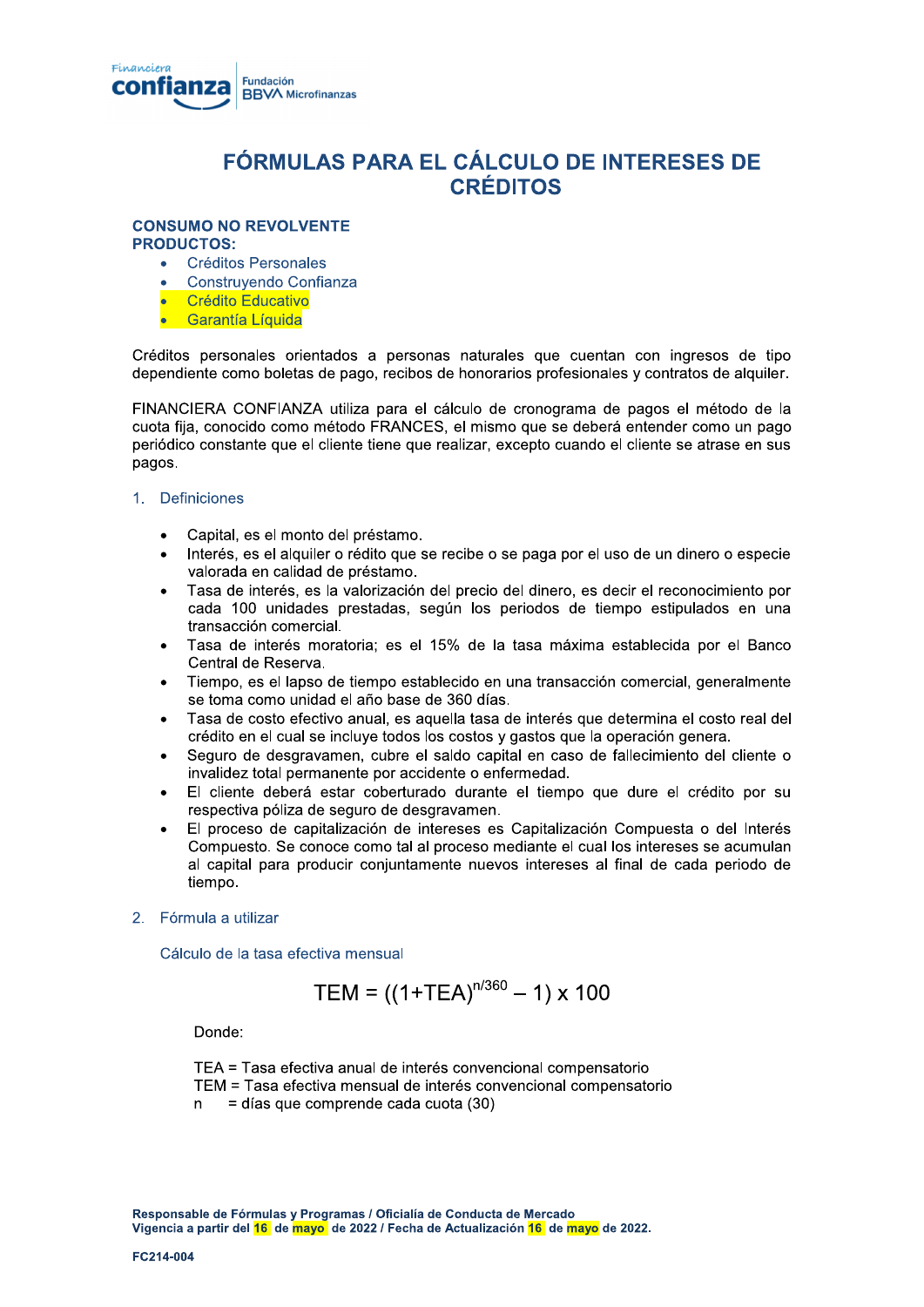

Cálculo de la cuota fija mensual

$$
R = P\left[\frac{i(1+i)^n}{(1+i)^n - 1}\right]
$$

Donde:

- $R =$  cuota mensual a pagar sin gastos
- $P =$ Monto del préstamo
- $i = (TEM)$  tasa de intereses efectiva mensual
- n = número de cuotas del crédito

Cálculo de intereses mensual por cuota

lcuota = ((i + 1) 
$$
^{\wedge (n/360)} - 1
$$
) \* SC

Donde:

Icuota = interés de la cuota

i = tasa de interés efectiva anual

n = número de días de la cuota

 $SC =$  saldo capital

Cálculo del Seguro de desgravamen

$$
Seg = SCM \times t
$$

Donde:

 $Seg =$  seguro de desgravamen  $SCM =$  saldo de capital del mes  $t =$  tasa de seguro de desgravamen

Cálculo de la cuota final

$$
cf = R + Seg
$$

Donde:

 $cf = cuota final$ 

 $R =$  cuota mensual a pagar sin gastos

 $Seq =$  seguro de la cuota

Cálculo de la Amortización Mensual

$$
Am = cf - lc - seg
$$

Donde:

Responsable de Fórmulas y Programas / Oficialía de Conducta de Mercado Vigencia a partir del 16 de mayo, de 2022 / Fecha de Actualización 16 de mayo de 2022. Donde:<br>Responsable de Fórmulas<br>Vigencia a partir del <mark>16</mark> de<br>FC214-004

FC214-004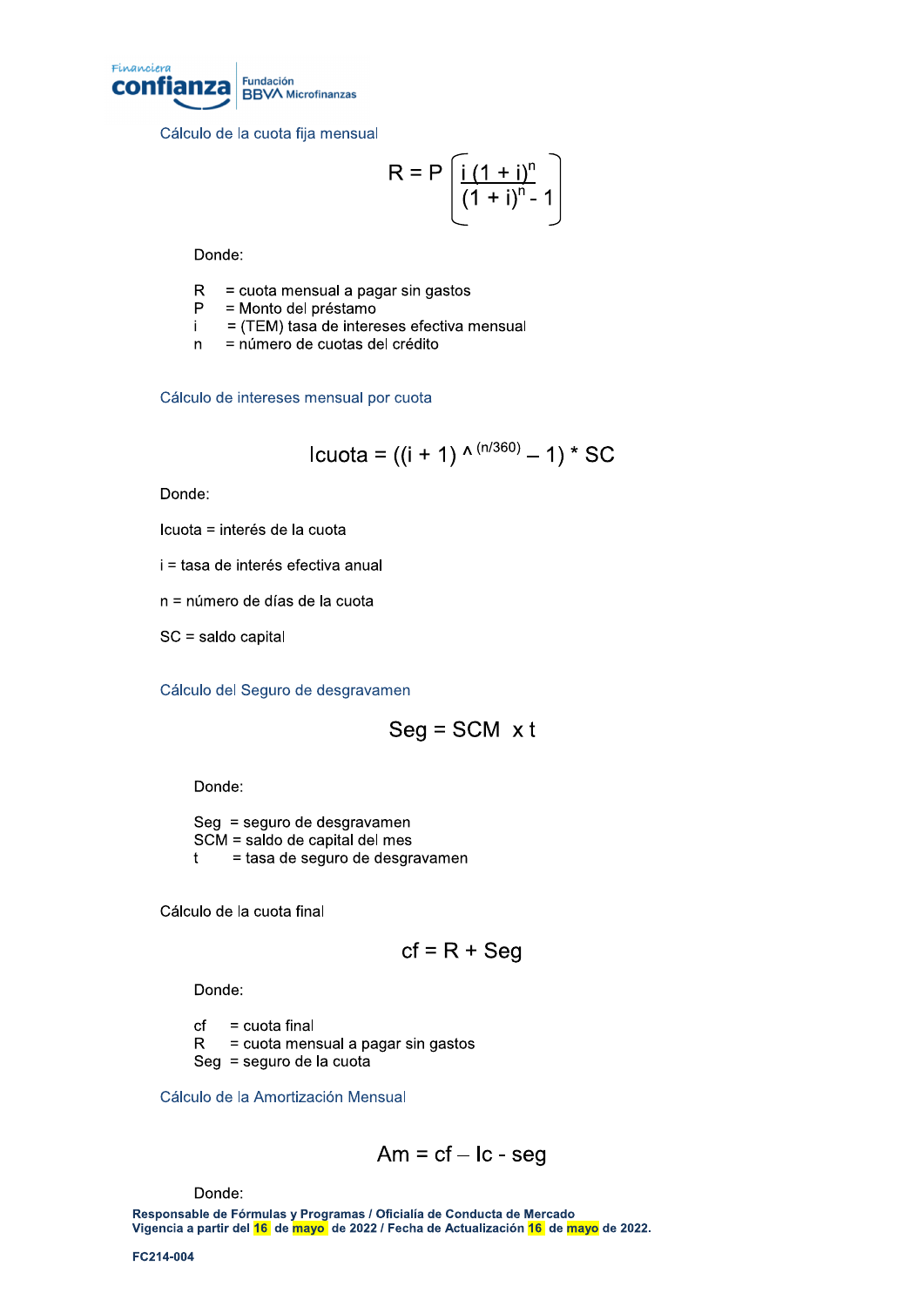

- $Am =$ amortización mensual
- $cf = cuota final$
- $\vert c \vert$  = interés de la cuota
- $seg = seguro de la cuota$

#### Cálculo de la Tasa de Costo Efectivo Anual

Para el cálculo de la TCEA se incluirán a las cuotas mensuales (principal e intereses) todas las comisiones, gastos, incluido los seguros.

 $TCEM = TIR (Fo:Fn) \longrightarrow$  rango de un flujo

$$
TCEA = (1 + TCEM)^{12} - 1
$$

Donde:

 $TCEA =$  tasa del costo efectivo anual  $TCEM = t$ asa del costo efectivo mensual

Cálculo del interés moratorio

$$
Im = (j \times n / 360) * Am
$$

Donde:

 $Im =$  interés moratorio

j = Tasa interés nominal anual moratoria (15% de la tasa máxima definida por el BCRP)

 $n =$ número de días de atraso

Am = amortización (capital) de la cuota vencida

Cálculo del interés compensatorio vencido por cuota

$$
Icv = ((i + 1) \wedge (n/360) - 1) * R
$$

Donde:

lcv = interés compensatorio vencido

- $i =$  tasa de interés del crédito
- n = número de días de atraso
- $R =$  Cuota mensual a pagar sin gastos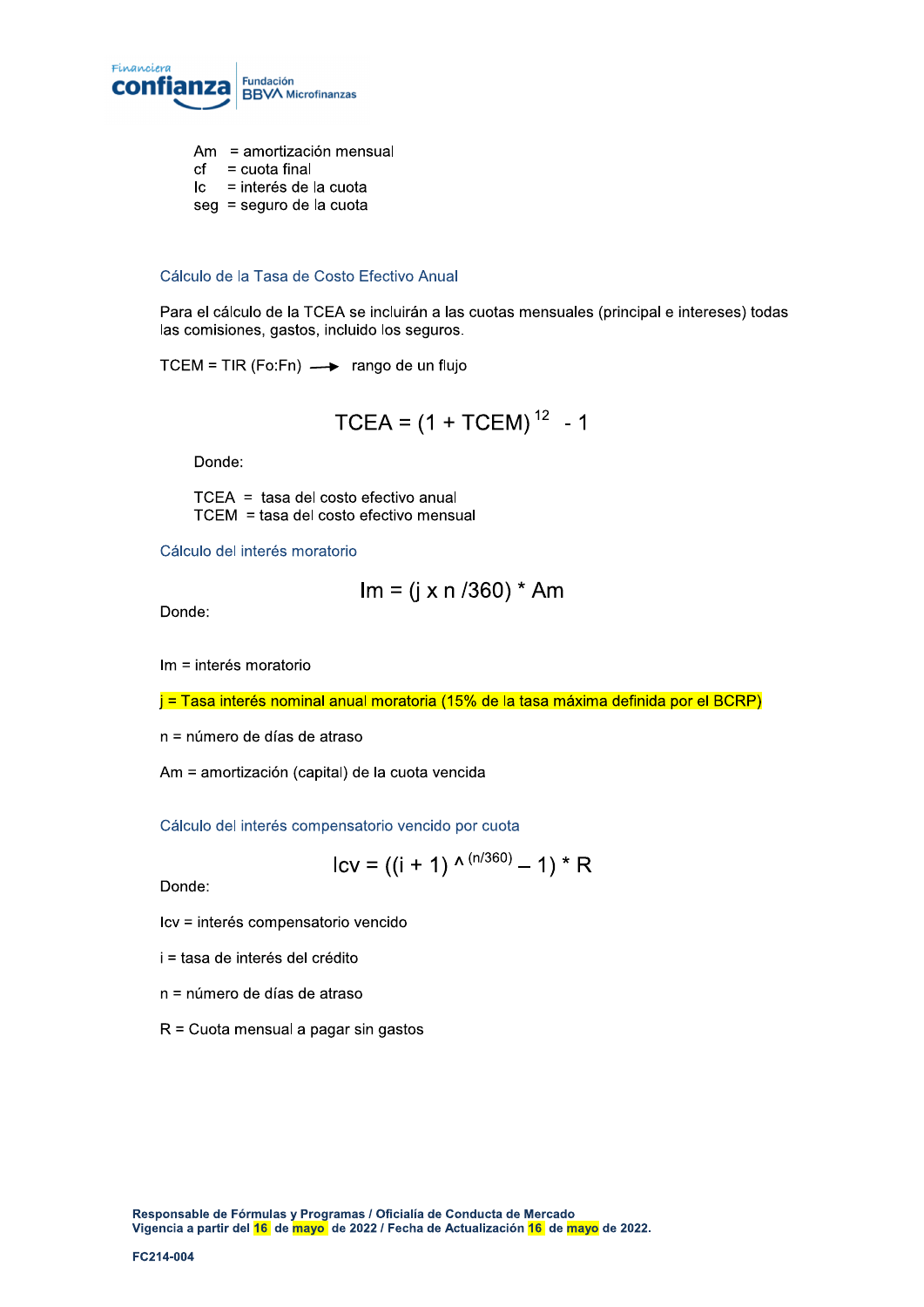

## 3. Ejemplos Explicativos Crédito Personal

La Srta. Milagros Leonardo Valenzuela solicita un Crédito Personal por un monto de S/, 2,500.00 a un plazo de 12 meses. El crédito se encuentra asociado a un seguro de desgravamen individual premier. Se solicita hallar:

¿Cuánto es la cuota fija mensual a pagar? Elaborar el cronograma de pagos ¿Cuál es la tasa de costo efectivo anual?

Solución:

Datos

| <b>TFA</b>                 | 81.65%              |
|----------------------------|---------------------|
| Préstamo                   | S/. 2,500.00        |
| Plazo                      | 12 cuotas mensuales |
| Tasa Seguro Desgravamen    | 0.12%               |
| <b>Fecha de Desembolso</b> | 05/10/2021          |

a. Monto afecto a la tasa

| Préstamo | S/. 2,500.00 |
|----------|--------------|
|----------|--------------|

b. Cálculo de la tasa efectiva mensual

$$
TEM = ((1+TEA)^{n/360} - 1) \times 100
$$

TEM =  $((1 + 81.65\%)^{30/360} - 1) \times 100$ 

TEM =  $(( 1 + 0.8165) ^{30/360} - 1) \times 100$ 

## $TEM = 5.10%$

c. Cálculo de intereses de la cuota 1

lcuota = ((i + 1) 
$$
^{\wedge (n/360)} - 1
$$
) \* SC

Donde:

Icuota = interés de la cuota

i = tasa de interés convencional compensatorio efectiva anual

n = número de días de la cuota

SC = saldo capital

Icuota1= ((81.65% + 1) ^  $(31/360)$  – 1) \* 2,500.00

Icuota1=  $((0.8165 + 1) \wedge \frac{(31/360)}{4} - 1) * 2,500.00$ 

Icuota1= ((1.8165) ^  $(31/360)$  – 1) \* 2,500.00

Icuota1= $(0.\overline{052744663})$  \* 2,500.00

Responsable de Fórmulas y Programas / Oficialía de Conducta de Mercado Vigencia a partir del <mark>16</mark> de mayo de 2022 / Fecha de Actualización 16 de mayo de 2022.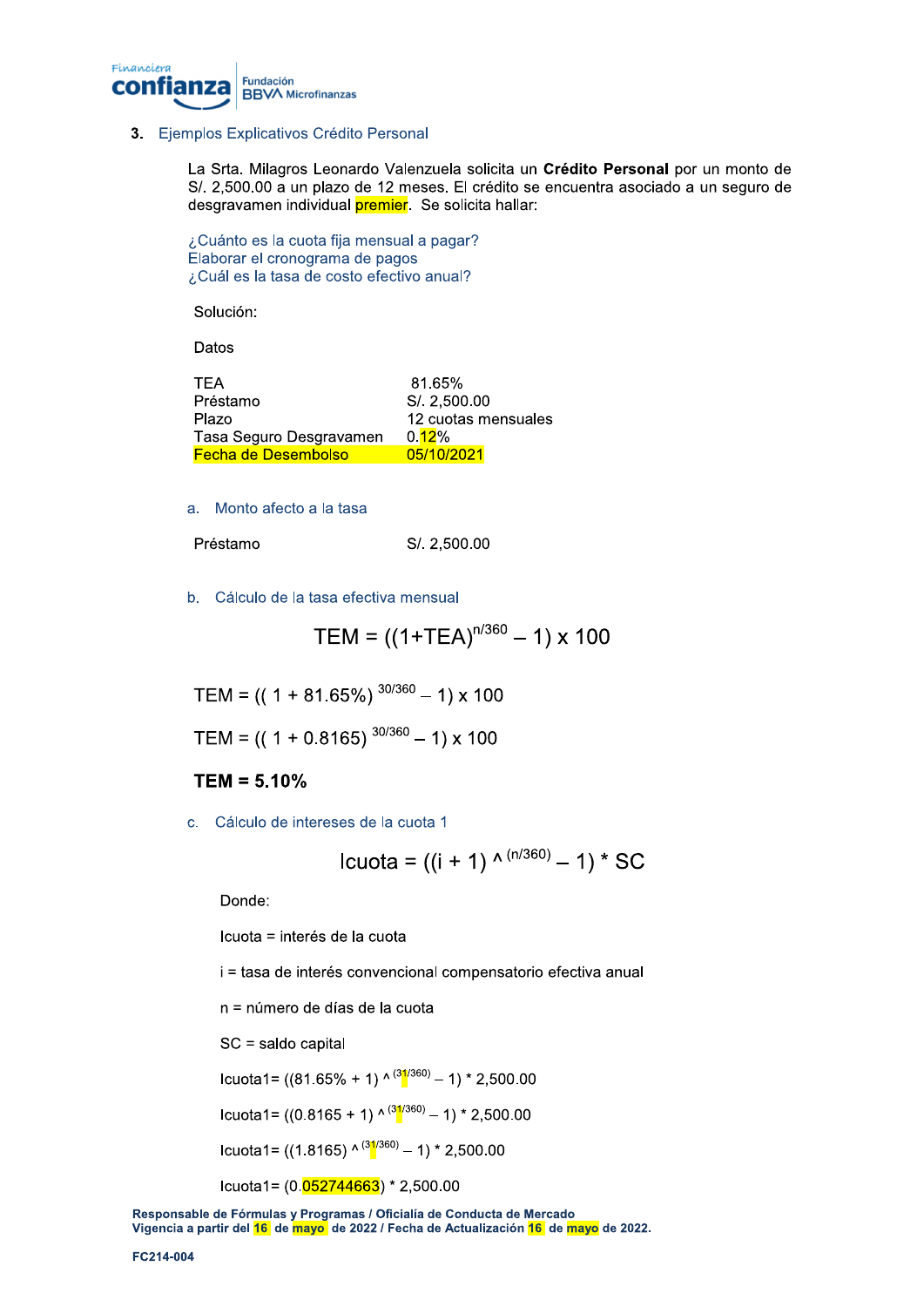

## lcuota1= <mark>131.86</mark> interés del primer mes

d. Cálculo del Seguro de desgravamen

$$
Seg = SCM \times t
$$

Para el primer mes:

 $Seg = 2,500 \times 0.\overline{12\%}$ 

 $\bf{Seq}=\overline{\bf{3.00}}$ 

e. Cálculo de la cuota fija mensual a pagar sin gastos

$$
R = P\left[\frac{i(1+i)^n}{(1+i)^n - 1}\right]
$$

$$
R = 2,500 \times \frac{5.10\% (1 + 5.10\%)^{12}}{(1 + 5.10\%)^{12}}
$$
 - 1

$$
R = 2,500 \times \frac{0.051 (1 + 0.0510)^{12}}{(1 + 0.0510)^{12} - 1}
$$

$$
R = 2,500 \times \frac{0.051 (1.051)^{12}}{(1.051)^{12} - 1}
$$

$$
R = 2,500 \times \frac{0.09264253}{0.81650000}
$$

 $R = 2,500 \times 0.11346299$ 

## $R = 283.66$  cuota mensual sin gastos

f. Cálculo de la Cuota Final

$$
cf = R + seq
$$

cf =  $283.66 + 3.00$ 

 $cf = 286.66$ 7

g. Cálculo de la Amortización Mensual

 $\Delta m$  = cf – Ic - seg

## $\rm Am = 286.66 - 131.86 - 3.00$

Responsable de Fórmulas y Programas / Oficialía de Conducta de Mercado Vigencia a partir del 16 de mayo, de 2022 / Fecha de Actualización 16 de mayo de 2022. Am =  $\frac{1}{2}$ <br>
Responsable de Fórmulas<br>
Vigencia a partir del <mark>16</mark> de<br>
FC214-004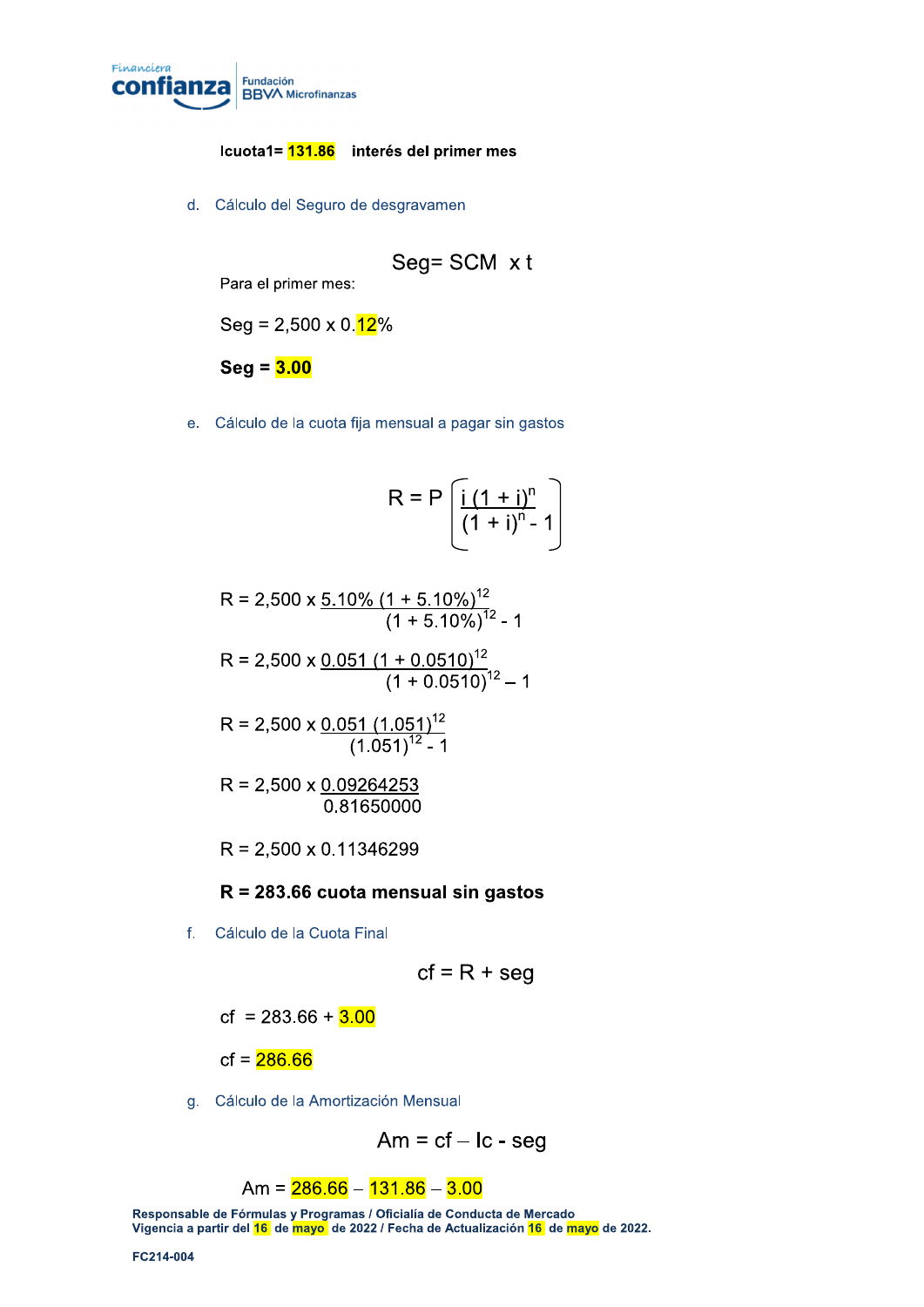

# Am = S/, <mark>151.80</mark> amortización de capital del primer mes

h. Cálculo del Saldo capital del préstamo

$$
SC = P - Am
$$

 $SC = 2,500 - 151.80$ 

## $SC = 2.348.20$

Nota: Para elaborar el cronograma de pagos, se sigue el mismo mecanismo para los próximos meses, cuidando que las fechas de pago no coincidan con un día domingo o feriado.

### CRONOGRAMA DE PAGOS

| <b>PERIODO</b> | <b>FECHA DE</b><br><b>PAGO</b> | N° DÍAS | <b>SALDO</b><br><b>CAPITAL</b> | AMORTIZACIÓN INTERÉS |        | <b>CUOTA</b> | <b>SEGURO</b> |     | <b>MONTO</b><br><b>TOTAL</b> |
|----------------|--------------------------------|---------|--------------------------------|----------------------|--------|--------------|---------------|-----|------------------------------|
|                | 5/11/2021                      | 31      | 2,500.00                       | 151.80               | 131.86 | 283.66       | 3.00          | S/  | 286.66                       |
| $\overline{2}$ | 6/12/2021                      | 31      | 2.348.20                       | 159.98               | 123.86 | 283.84       | 2.82          | S/  | 286.66                       |
| 3              | 5/01/2022                      | 30      | 2.188.22                       | 172.43               | 111.60 | 284.03       | 2.63          | S/  | 286.66                       |
| 4              | 5/02/2022                      | 31      | 2.015.79                       | 177.92               | 106.32 | 284.24       | 2.42          | S/  | 286.66                       |
| 5              | 5/03/2022                      | 28      | 1.837.87                       | 197.11               | 87.34  | 284.45       | 2.21          | S/  | 286.66                       |
| 6              | 5/04/2022                      | 31      | 1.640.76                       | 198.15               | 86.54  | 284.69       | 1.97          | S/  | 286.66                       |
|                | 5/05/2022                      | 30      | 1.442.61                       | 211.36               | 73.57  | 284.93       | 1.73          | S/  | 286.66                       |
| 8              | 6/06/2022                      | 32      | 1,231.25                       | 218.09               | 67.09  | 285.18       | 1.48          | S/  | 286.66                       |
| 9              | 5/07/2022                      | 29      | 1.013.16                       | 235.53               | 49.91  | 285.44       | 1.22          | S/  | 286.66                       |
| 10             | 5/08/2022                      | 31      | 777.63                         | 244.71               | 41.02  | 285.73       | 0.93          | S/  | 286.66                       |
| 11             | 5/09/2022                      | 31      | 532.92                         | 257.91               | 28.11  | 286.02       | 0.64          | S/  | 286.66                       |
| 12             | 5/10/2022                      | 30      | 275.01                         | 275.01               | 14.03  | 289.04       | 0.33          | S/  | 289.37                       |
| <b>TOTAL</b>   |                                |         |                                | 2,500.00             | 921.25 | 3,421.25     | 21.38         | S/I | 3,442.63                     |

Nota: Como se puede apreciar la última cuota difiere de las demás, por ello el sistema realizará iteraciones buscando que la diferencia entre la última cuota y las demás cuotas sea la menor que se pueda obtener, el resultado se muestra a continuación:

| <b>PERIODO</b> | <b>FECHA DE</b><br><b>PAGO</b> | N° DÍAS | <b>SALDO</b><br><b>CAPITAL</b> | AMORTIZACIÓN INTERÉS |        | <b>CUOTA</b> | <b>SEGURO</b> |    | <b>MONTO</b><br><b>TOTAL</b> |
|----------------|--------------------------------|---------|--------------------------------|----------------------|--------|--------------|---------------|----|------------------------------|
|                | 5/11/2021                      | 31      | 2.500.00                       | 151.97               | 131.86 | 283.66       | 3.00          | S/ | 286.83                       |
| 2              | 6/12/2021                      | 31      | 2.348.03                       | 160.16               | 123.85 | 284.01       | 2.82          | S/ | 286.83                       |
| 3              | 5/01/2022                      | 30      | 2.187.87                       | 172.62               | 111.58 | 284.20       | 2.63          | S/ | 286.83                       |
| 4              | 5/02/2022                      | 31      | 2.015.25                       | 178.12               | 106.29 | 284.41       | 2.42          | S/ | 286.83                       |
| 5              | 5/03/2022                      | 28      | 1.837.13                       | 197.33               | 87.30  | 284.63       | 2.20          | S/ | 286.83                       |
| 6              | 5/04/2022                      | 31      | 1.639.80                       | 198.37               | 86.49  | 284.86       | 1.97          | S/ | 286.83                       |
|                | 5/05/2022                      | 30      | 1.441.43                       | 211.59               | 73.51  | 285.10       | 1.73          | S/ | 286.83                       |
| 8              | 6/06/2022                      | 32      | 1.229.84                       | 218.33               | 67.02  | 285.35       | 1.48          | S/ | 286.83                       |
| 9              | 5/07/2022                      | 29      | 1.011.51                       | 235.79               | 49.83  | 285.62       | 1.21          | S/ | 286.83                       |
| 10             | 5/08/2022                      | 31      | 775.72                         | 244.98               | 40.92  | 285.90       | 0.93          | S/ | 286.83                       |
| 11             | 5/09/2022                      | 31      | 530.74                         | 258.20               | 27.99  | 286.19       | 0.64          | S/ | 286.83                       |
| 12             | 5/10/2022                      | 30      | 272.54                         | 272.54               | 13.90  | 286.44       | 0.33          | S/ | 286.77                       |
| <b>TOTAL</b>   |                                |         |                                | 2,500.00             | 920.54 | 3.420.37     | 21.36         | SI | 3.441.90                     |

Cálculo de la Tasa de Costo Efectivo Anual

```
TCEA = (1 + TCEM)^{12} - 1
```
Responsable de Fórmulas y Programas / Oficialía de Conducta de Mercado Vigencia a partir del 16 de mayo, de 2022 / Fecha de Actualización 16 de mayo de 2022. Responsable de Fórmulas<br>Vigencia a partir del <mark>16</mark> de<br>FC214-004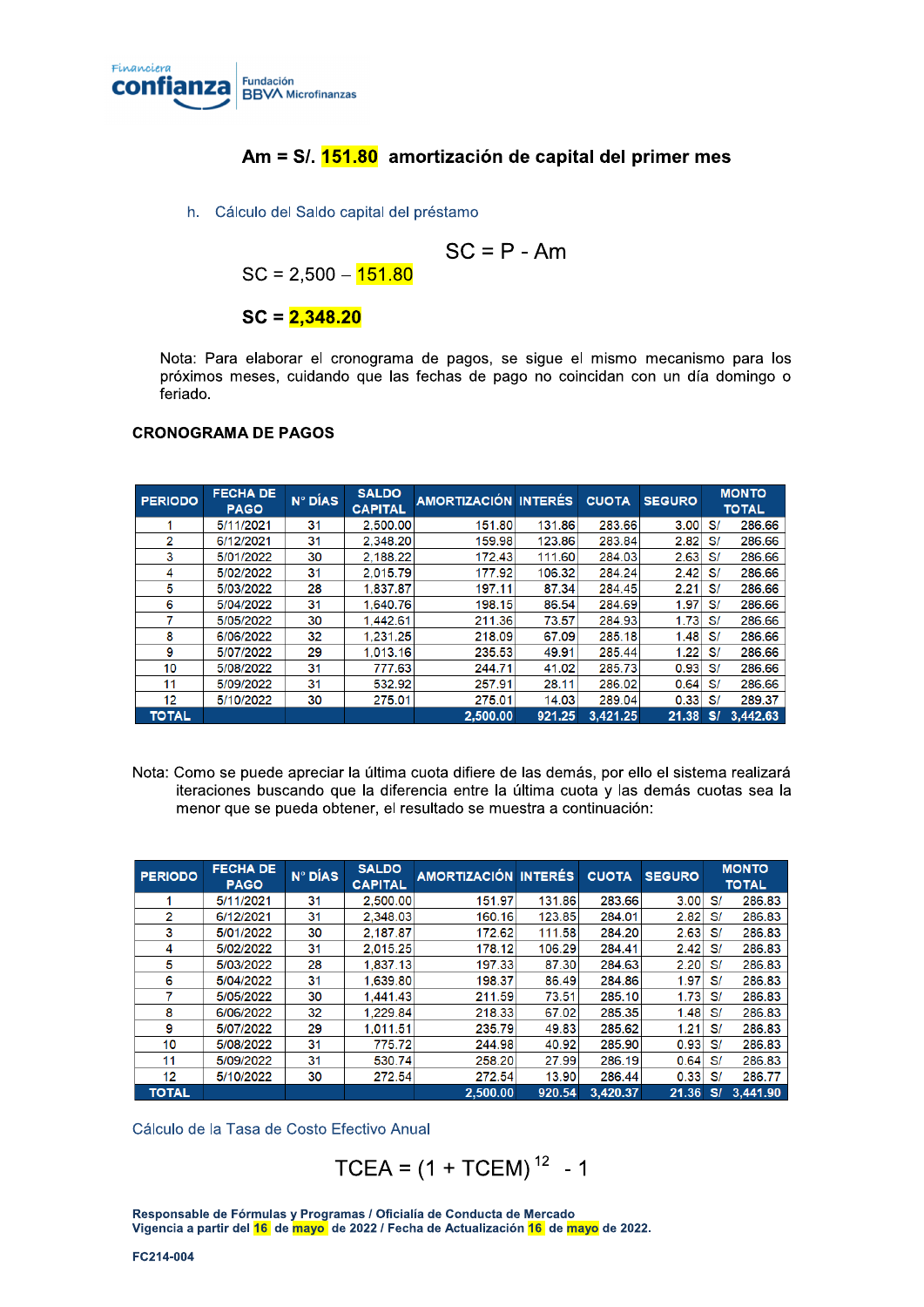

TCEA =  $(1 + \frac{5.2183}{6.9})^{12}$  - 1

TCEA =  $(1 + 0.052183)^{12}$  - 1

TCEA =  $(1.052183)^{12}$  - 1

TCEA =  $1.84116604$  - 1

 $TCEA = 0.84116604$ 

 $TCEA = 84.12%$ 

## Caso de Incumplimiento de Pago

Del cronograma de pagos siguiente, calcular el interés compensatorio vencido y el interés moratorio por pago atrasado, considerando que la cuota 1 será pagada con 50 días de atraso.

## **CRONOGRAMA DE PAGOS**

| <b>PERIODO</b> | <b>FECHA DE</b><br><b>PAGO</b> | $N^{\circ}$ DÍAS | <b>SALDO</b><br><b>CAPITAL</b> | <b>AMORTIZACIÓN INTERÉS</b> |        | <b>CUOTA</b> | <b>SEGURO</b> |    | <b>MONTO</b><br><b>TOTAL</b> |
|----------------|--------------------------------|------------------|--------------------------------|-----------------------------|--------|--------------|---------------|----|------------------------------|
|                | 5/11/2021                      | 31               | 2.500.00                       | 151.97                      | 131.86 | 283.66       | 3.00          | S/ | 286.83                       |
| $\overline{2}$ | 6/12/2021                      | 31               | 2.348.03                       | 160.16                      | 123.85 | 284.01       | 2.82          | S/ | 286.83                       |
| 3              | 5/01/2022                      | 30               | 2.187.87                       | 172.62                      | 111.58 | 284.20       | 2.63          | S/ | 286.83                       |
| 4              | 5/02/2022                      | 31               | 2.015.25                       | 178.12                      | 106.29 | 284.41       | 2.42          | S/ | 286.83                       |
| 5              | 5/03/2022                      | 28               | 1.837.13                       | 197.33                      | 87.30  | 284.63       | 2.20          | S/ | 286.83                       |
| 6              | 5/04/2022                      | 31               | 1,639.80                       | 198.37                      | 86.49  | 284.86       | 1.97          | S/ | 286.83                       |
|                | 5/05/2022                      | 30               | 1.441.43                       | 211.59                      | 73.51  | 285.10       | 1.73          | S/ | 286.83                       |
| 8              | 6/06/2022                      | 32               | 1.229.84                       | 218.33                      | 67.02  | 285.35       | 1.48          | S/ | 286.83                       |
| 9              | 5/07/2022                      | 29               | 1,011.51                       | 235.79                      | 49.83  | 285.62       | 1.21          | S/ | 286.83                       |
| 10             | 5/08/2022                      | 31               | 775.72                         | 244.98                      | 40.92  | 285.90       | 0.93          | S/ | 286.83                       |
| 11             | 5/09/2022                      | 31               | 530.74                         | 258.20                      | 27.99  | 286.19       | 0.64          | S/ | 286.83                       |
| 12             | 5/10/2022                      | 30               | 272.54                         | 272.54                      | 13.90  | 286.44       | 0.33          | S/ | 286.77                       |
| <b>TOTAL</b>   |                                |                  |                                | 2,500.00                    | 920.54 | 3,420.37     | 21.36         | S/ | 3,441.90                     |

|  | 3.22% |
|--|-------|
|--|-------|

a. Monto afecto a la tasa (no se incluye gastos)

Cuota 1

S/. 283.66

b. Cálculo de la tasa efectiva mensual

$$
TEM = ((1+TEA)^{n/360} - 1) \times 100
$$

TEM =  $(( 1 + 81.65\%)$ <sup>30/360</sup> - 1) x 100

$$
TEM = (( 1 + 0.8165) ^{30/360} - 1) \times 100
$$
  
**TEM = 5.10%**

c. Cálculo del interés compensatorio vencido de la cuota 1

Responsable de Fórmulas y Programas / Oficialía de Conducta de Mercado Vigencia a partir del 16 de mayo de 2022 / Fecha de Actualización 16 de mayo de 2022.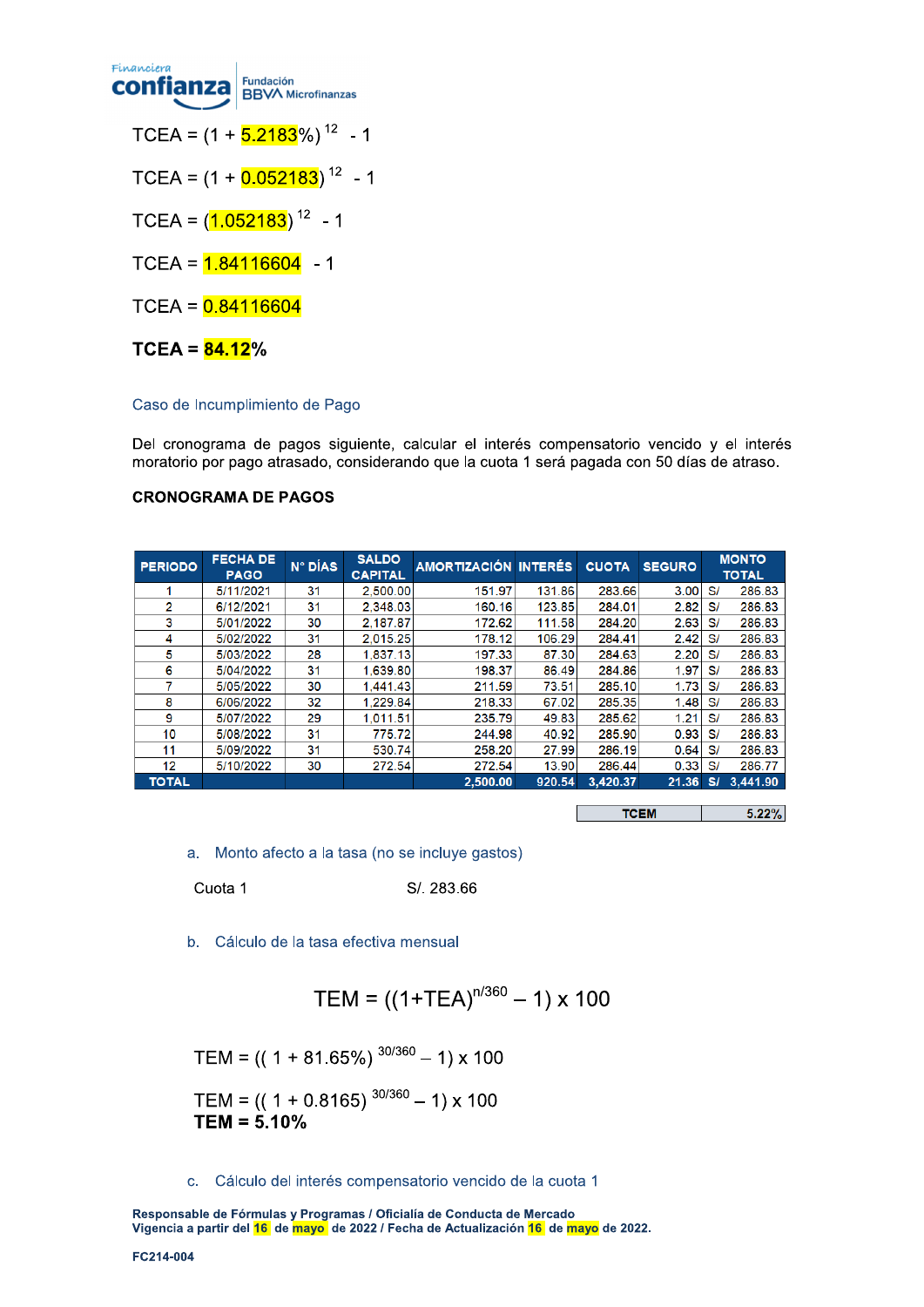

$$
Icv = ((i + 1) \wedge (n/360) - 1) * R
$$

Donde:

lcv = interés compensatorio vencido

 $i$  = tasa de interés convencional compensatorio del crédito

n = número de días de atraso

 $R =$ Cuota mensual a pagar sin gastos

La tasa de interés convencional compensatorio que se aplica para el cálculo es la misma del crédito, según tarifario vigente de FINANCIERA CONFIANZA es de 81.65%

Determinando el intereses compensatorio vencido de la cuota 1

$$
Icv = ((i + 1) \wedge (n/360) - 1) * R
$$

 $|cv| = ((81.65\% + 1) \wedge (50/360) - 1) * 283.66$ 

 $\text{lcv} = ((0.8165 + 1) \wedge^{(50/360)} - 1) * 283.66$ 

 $\text{Icv} = ((1.8165) \cdot \frac{(50/360)}{9} - 1) \cdot 283.66$ 

 $\text{Icv} = (1.086437924 - 1) * 283.66$ 

 $|{\rm cv}=0.086437924$  \* 283.66

 $Icv = 24.52$ 

#### d. Cálculo del interés moratorio

$$
Im = (j \times n / 360)^* Am
$$

Donde:

 $Im =$ interés moratorio  $j =$  tasa de interés nominal anual moratoria  $n = n$ úmero de días de atraso Am = amortización (capital) de la cuota vencida

La tasa de interés moratoria que se aplica para el cálculo es el 15% de la tasa máxima definida por el banco central para este ejemplo la tasa de interés moratoria es 12.54%.

 $Im = (12.54\% * 50/360) * 151.97$ 

Responsable de Fórmulas y Programas / Oficialía de Conducta de Mercado Vigencia a partir del 16 de mayo, de 2022 / Fecha de Actualización 16 de mayo de 2022.  $Im = (12.54)$ <br>Responsable de Fórmulas<br>Vigencia a partir del <mark>16</mark> de<br>FC214-004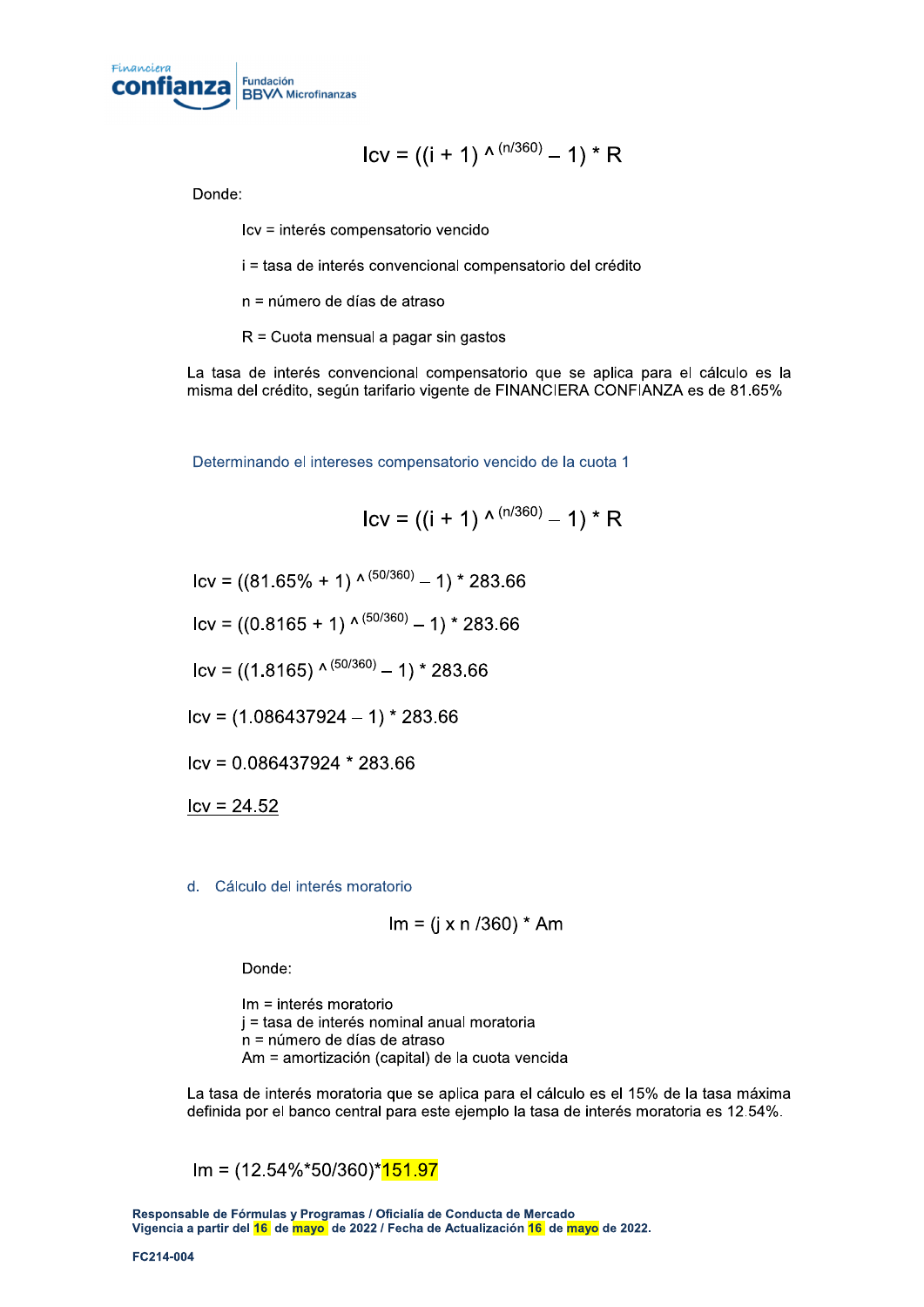

 $Im = (0.1254*50/360)*151.97$ 

 $Im = (0.01741667)^*151.97$ 

 $Im = 2.65$ 

e. Calculando el pago total de la cuota vencida, incluyendo interés compensatorio vencido e interés moratorio por pago atrasado.

| Importe de la cuota final     |       | S/ 286.83 |
|-------------------------------|-------|-----------|
| Interés compensatorio vencido |       | 24.52     |
| Interés moratorio             |       | 2.65      |
|                               | Total | S/ 314.00 |

## Caso de Pago Anticipado Parcial

Del cronograma de pagos siguiente, calcular el monto a pagar, considerando que el cliente se acerca el día 01/11/2021 a pagar un monto de S/600 soles.

## **CRONOGRAMA DE PAGOS**

| <b>PERIODO</b> | <b>FECHA DE</b><br><b>PAGO</b> | N° DÍAS | <b>SALDO</b><br><b>CAPITAL</b> | <b>AMORTIZACIÓN INTERÉS</b> |        | <b>CUOTA</b> | <b>SEGURO</b> |    | <b>MONTO</b><br><b>TOTAL</b> |
|----------------|--------------------------------|---------|--------------------------------|-----------------------------|--------|--------------|---------------|----|------------------------------|
|                | 5/11/2021                      | 31      | 2,500.00                       | 151.97                      | 131.86 | 283.66       | 3.00          | S/ | 286.83                       |
| 2              | 6/12/2021                      | 31      | 2.348.03                       | 160.16                      | 123.85 | 284.01       | 2.82          | S/ | 286.83                       |
| 3              | 5/01/2022                      | 30      | 2.187.87                       | 172.62                      | 111.58 | 284.20       | 2.63          | S/ | 286.83                       |
| 4              | 5/02/2022                      | 31      | 2.015.25                       | 178.12                      | 106.29 | 284.41       | 2.42          | S/ | 286.83                       |
| 5              | 5/03/2022                      | 28      | 1.837.13                       | 197.33                      | 87.30  | 284.63       | 2.20          | S/ | 286.83                       |
| 6              | 5/04/2022                      | 31      | 1.639.80                       | 198.37                      | 86.49  | 284.86       | 1.97          | S/ | 286.83                       |
| 7              | 5/05/2022                      | 30      | 1.441.43                       | 211.59                      | 73.51  | 285.10       | 1.73          | S/ | 286.83                       |
| 8              | 6/06/2022                      | 32      | 1,229.84                       | 218.33                      | 67.02  | 285.35       | 1.48          | S/ | 286.83                       |
| 9              | 5/07/2022                      | 29      | 1.011.51                       | 235.79                      | 49.83  | 285.62       | 1.21          | S/ | 286.83                       |
| 10             | 5/08/2022                      | 31      | 775.72                         | 244.98                      | 40.92  | 285.90       | 0.93          | S/ | 286.83                       |
| 11             | 5/09/2022                      | 31      | 530.74                         | 258.20                      | 27.99  | 286.19       | 0.64          | S/ | 286.83                       |
| 12             | 5/10/2022                      | 30      | 272.54                         | 272.54                      | 13.90  | 286.44       | 0.33          | S/ | 286.77                       |
| <b>TOTAL</b>   |                                |         |                                | 2.500.00                    | 920.54 | 3.420.37     | 21.36         | S/ | 3.441.90                     |

## a. Determinación del tipo de pago

En caso la elección del cliente sea realizar un pago anticipado se evaluará las condiciones para dicho pago.

El monto de la cuota según cronograma es de S/ 286.83 soles, para proceder con el pago anticipado parcial el cliente debe contar con un monto superior a 2 cuotas, dado que tiene S/ 600 soles se cumple con este requisito:

 $600.00 > 573.66$ 

b. Determinación del monto de interés a pagar

Se calcula el interés sobre el periodo transcurrido (27 días)

lcuota = ((i + 1) 
$$
^{\wedge (n/360)} - 1
$$
) \* SC

Donde:

Icuota = interés de la cuota

Responsable de Fórmulas y Programas / Oficialía de Conducta de Mercado Vigencia a partir del <mark>16</mark> de mayo de 2022 / Fecha de Actualización 16 de mayo de 2022.

FC214-004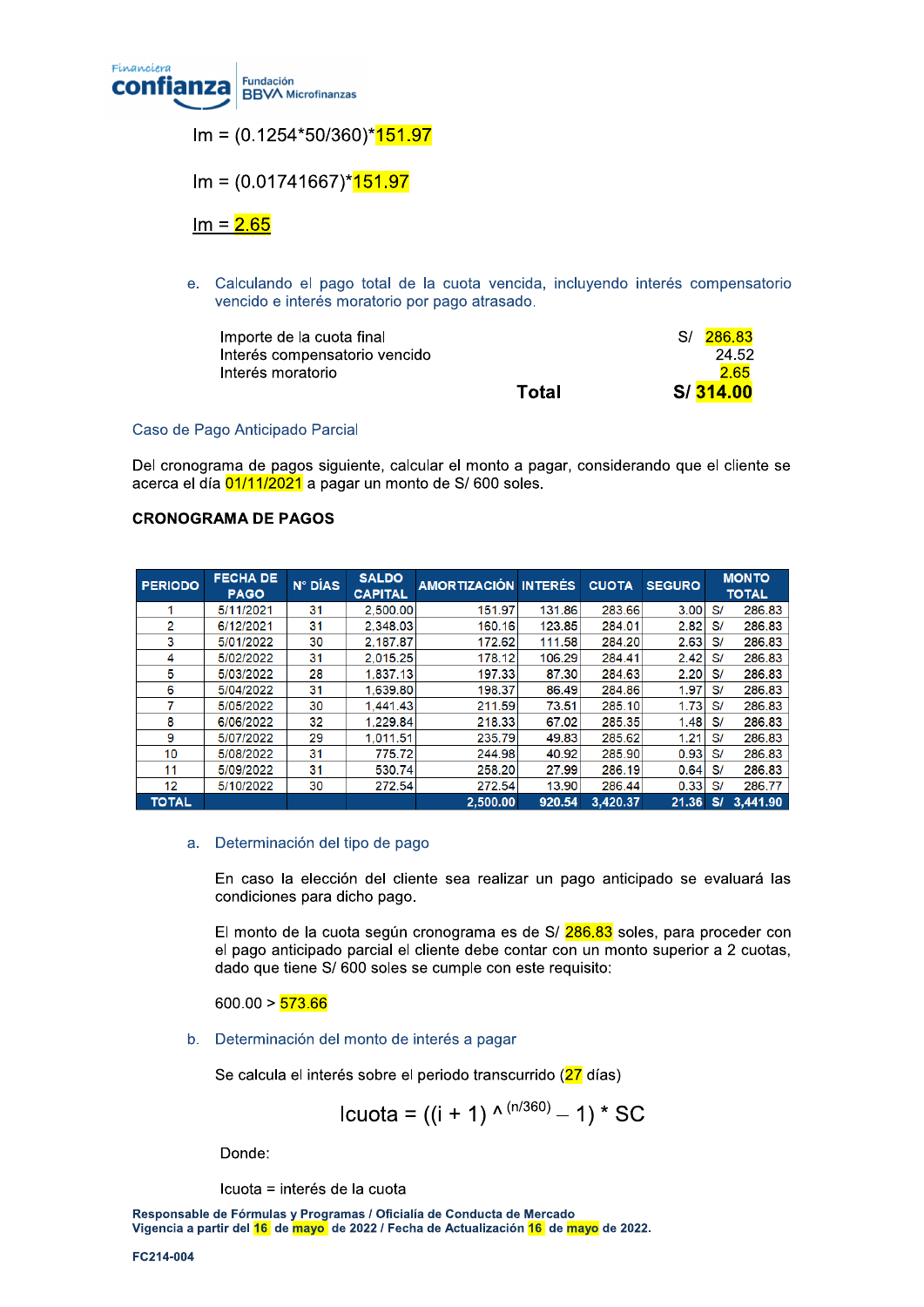

 $i =$  tasa de interés efectiva anual

n = número de días de la cuota

 $SC =$ saldo capital

 $l$ cuota1= ((81.65% + 1) ^  $\frac{(27/360)}{2}$  – 1) \* 2,500.00 Icuota1= ((0.8165 + 1) ^  $\frac{(27/360)}{2}$  – 1) \* 2,500.00 Icuota1= ((1.8165) ^  $\frac{(27/360)}{2}$  – 1) \* 2,500.00 Icuota1= $(0.045785594)$  \* 2,500.00

icuota i = <mark>114.46</mark> interes del plazo transcurrido

c. Determinación de los gastos a pagar

$$
Seg = SCM \times t
$$

Para el primer mes:

 $Seq = 2,500 \times 0.12\%$ 

beg = <mark>3.00</mark>

El cobro del seguro es por mes:

d. Determinación de la amortización:

El 01/11/2021 el pago del cliente se dividirá en:

| Importe del seguro<br>Interés convencional compensatorio<br>Amortización a capital | Total | S/<br>3.00<br>114.46<br>482.54<br>S/. 600.00 |
|------------------------------------------------------------------------------------|-------|----------------------------------------------|
| Su nuevo saldo de capital será:                                                    |       |                                              |
| Capital original<br>Capital amortizado<br><b>Nuevo Capital</b>                     |       | 2,500.00<br>S/<br>482.54<br>S/. 2,017.46     |

En base al nuevo capital se generará un nuevo cronograma de pago, tal como se ha indicado en el ejemplo de la página 4, pudiendo el cliente elegir si desea mantener el número de cuotas y reduciendo el monto de la cuota, o mantener el monto de la cuota y reduciendo el número de las cuotas para el nuevo cronograma.

#### $\mathbb{R}^2$ Caso de Pago Anticipado Total

Del cronograma de pagos siguiente, calcular el monto a pagar, considerando que el cliente se acerca el día 03/11/2021 con la intención de cancelar su crédito.

#### $\mathbf{r}$ CRONOGRAMA DE PAGOS

Responsable de Formulas y Programas / Oficialia de Conducta de Mercado<br>. vigencia a partir del <mark>16</mark> de <mark>mayo,</mark> de 2022 / Fecha de Actualización <mark>16</mark> de <mark>mayo</mark> de 2022. **CRONOGRAMA DE P/<br>Responsable de Fórmulas<br>Vigencia a partir del <mark>16</mark> de<br>FC214-004**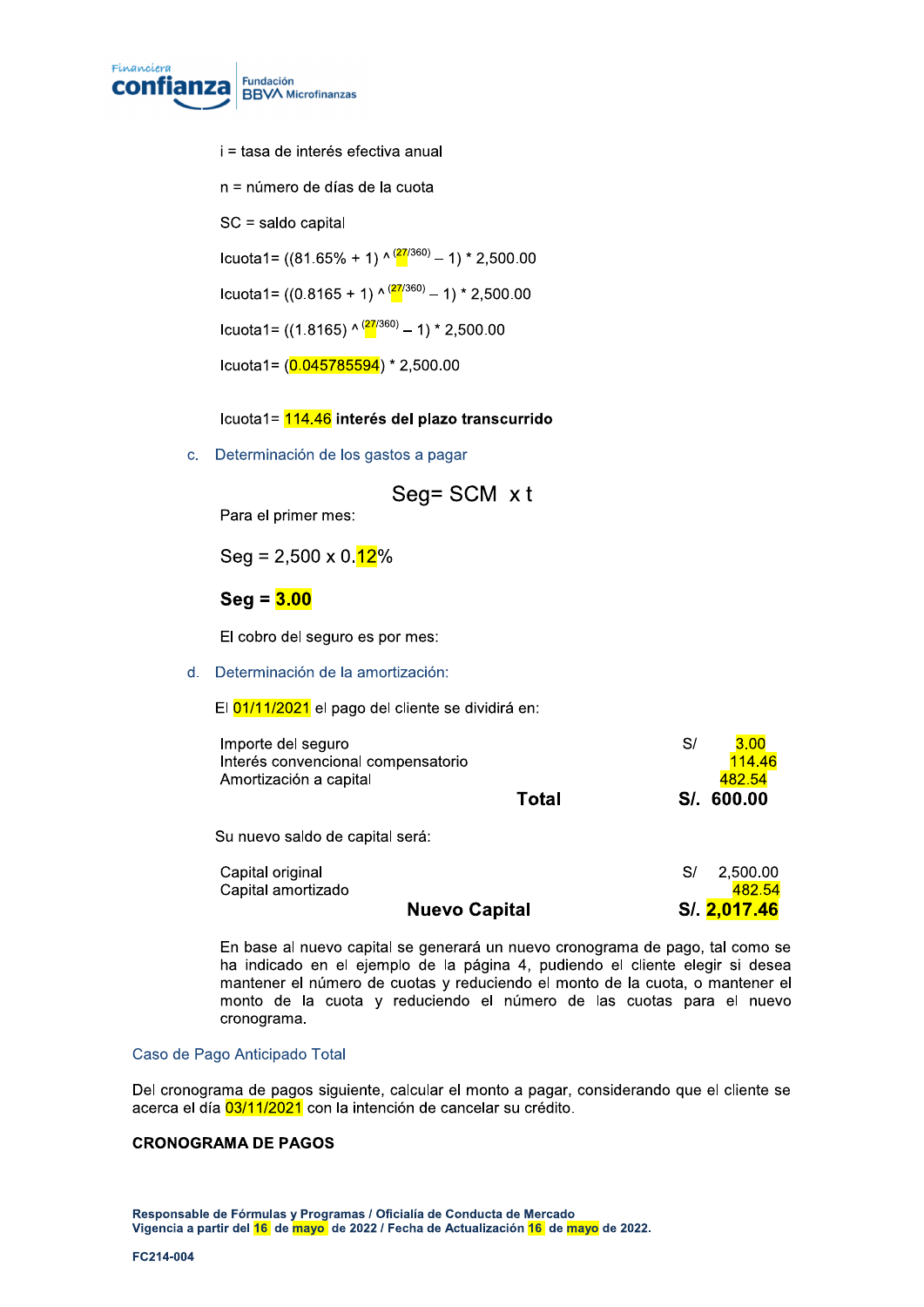

| <b>PERIODO</b> | <b>FECHA DE</b><br><b>PAGO</b> | N° DÍAS | <b>SALDO</b><br><b>CAPITAL</b> | AMORTIZACIÓN INTERÉS |        | <b>CUOTA</b> | <b>SEGURO</b> |     | <b>MONTO</b><br><b>TOTAL</b> |
|----------------|--------------------------------|---------|--------------------------------|----------------------|--------|--------------|---------------|-----|------------------------------|
|                | 5/11/2021                      | 31      | 2,500.00                       | 151.97               | 131.86 | 283.66       | 3.00          | S/  | 286.83                       |
| 2              | 6/12/2021                      | 31      | 2.348.03                       | 160.16               | 123.85 | 284.01       | 2.82          | S/  | 286.83                       |
| 3              | 5/01/2022                      | 30      | 2.187.87                       | 172.62               | 111.58 | 284.20       | 2.63          | S/  | 286.83                       |
| 4              | 5/02/2022                      | 31      | 2.015.25                       | 178.12               | 106.29 | 284.41       | 2.42          | S/  | 286.83                       |
| 5              | 5/03/2022                      | 28      | 1.837.13                       | 197.33               | 87.30  | 284.63       | 2.20          | S/  | 286.83                       |
| 6              | 5/04/2022                      | 31      | 1.639.80                       | 198.37               | 86.49  | 284.86       | 1.97          | S/  | 286.83                       |
| 7              | 5/05/2022                      | 30      | 1.441.43                       | 211.59               | 73.51  | 285.10       | 1.73          | S/  | 286.83                       |
| 8              | 6/06/2022                      | 32      | 1.229.84                       | 218.33               | 67.02  | 285.35       | 1.48          | S/  | 286.83                       |
| 9              | 5/07/2022                      | 29      | 1.011.51                       | 235.79               | 49.83  | 285.62       | 1.21          | S/  | 286.83                       |
| 10             | 5/08/2022                      | 31      | 775.72                         | 244.98               | 40.92  | 285.90       | 0.93          | S/  | 286.83                       |
| 11             | 5/09/2022                      | 31      | 530.74                         | 258.20               | 27.99  | 286.19       | 0.64          | S/  | 286.83                       |
| 12             | 5/10/2022                      | 30      | 272.54                         | 272.54               | 13.90  | 286.44       | 0.33          | S/  | 286.77                       |
| <b>TOTAL</b>   |                                |         |                                | 2.500.00             | 920.54 | 3.420.37     | 21.36         | S/I | 3.441.90                     |

a. Determinación del monto de interés a pagar

Se calcula el interés sobre el periodo transcurrido (29 días)

C2<6-)(D(>>0(E(FB(G(>1HIJKB(L(FB(M(;N(

Donde:

Icuota = interés de la cuota

i = tasa de interés convencional compensatorio efectiva anual

 $n = n$ úmero de días de la cuota

 $SC =$  saldo capital

Icuota1=  $((81.65\% + 1) \wedge \frac{(29/360)}{8} - 1) * 2,500.00$ 

Icuota1= ((0.8165 + 1) ^  $\frac{(29}{360)}$  – 1) \* 2,500.00

Icuota1= ((1.8165) ^  $\frac{(29/360)}{ }$  - 1) \* 2,500.00

 $C2$ <sub>(0.049259359)</sub>  $* 2,500.00$ 

lcuota1= 23.15 interés del plazo transcurrido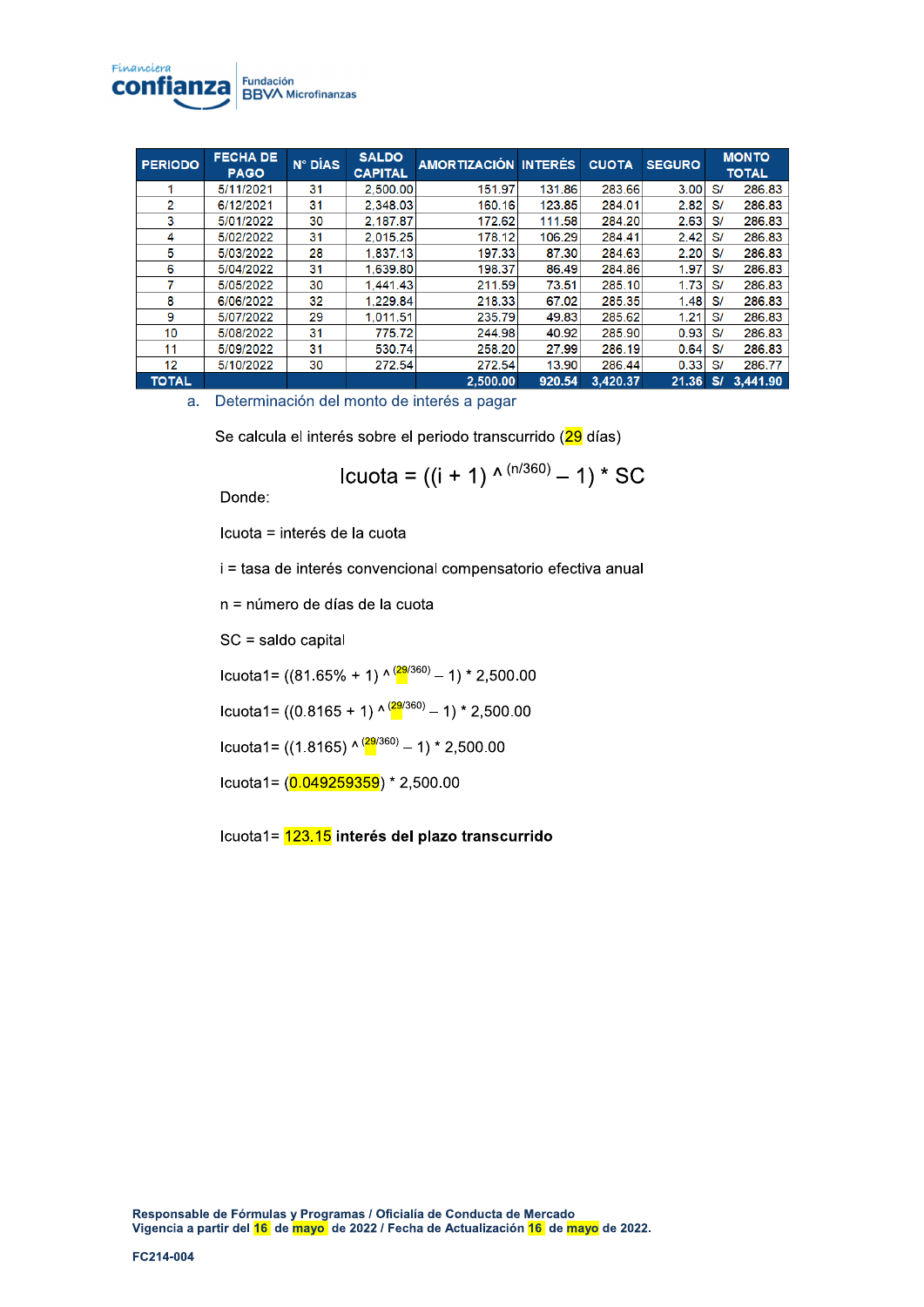

( b. Determinación de los gastos a pagar

$$
Seg = SCM \times t
$$

Para el primer mes:

 $Seq = 2,500 \times 0.12\%$ 

# beg = <mark>3.00</mark>

El cobro del seguro es por mes:

c. Determinación del monto a pagar:

El 03/11/2021 el pago del cliente se dividirá en:

| Importe del seguro                 |       | 3.00<br>S/   |
|------------------------------------|-------|--------------|
| Interés convencional compensatorio |       | 123.15       |
| Capital del crédito                |       | 2.500.00     |
|                                    | Total | S/. 2,626.15 |

Para hacer el pago anticipado total de su crédito el cliente deberá entregar la suma total de dinero indicado líneas arriba.

## **4.** Ejempio Explicativo Construyendo Confianza

 $\mathbf{r}$ El Sr. Fidel Ramos Anglas solicita un credito **Construyendo Confianza** con la finalidad de mejorar su vivienda, por el importe de  $S/1.4,000.00$  a un plazo de 12 meses. El crédito se encuentra asociado a un seguro de desgravamen individual premier. Se solicita hallar:

 $\mathbb{R}^2$  $\zeta$ Cuanto es la cuota fija mensual a pagar? Elaborar el cronograma de pagos ¿Cuál es la tasa de costo efectivo anual?

 $\mathbb{R}^{\mathbb{Z}}$ Solucion:

Datos

| <b>TFA</b>                 | 76.00% según tarifario vigente de FC |
|----------------------------|--------------------------------------|
| Préstamo                   | S/.4.000.00                          |
| Plazo                      | 12 cuotas mensuales                  |
| Tasa Seguro Desgravamen    | 0.12%                                |
| <b>Fecha de Desembolso</b> | 05/10/2021                           |
|                            |                                      |

a. Monto afecto a la tasa

Préstamo  $S/.4.000.00$ 

b. Cálculo de la tasa efectiva mensual

$$
TEM = ((1+TEA)^{n/360} - 1) \times 100
$$

Responsable de Formulas y Programas / Oficialia de Conducta de Mercado<br>. vigencia a partir del <mark>16</mark> de <mark>mayo,</mark> de 2022 / Fecha de Actualización <mark>16</mark> de <mark>mayo</mark> de 2022. Responsable de Fórmulas<br>Vigencia a partir del <mark>16</mark> de<br>FC214-004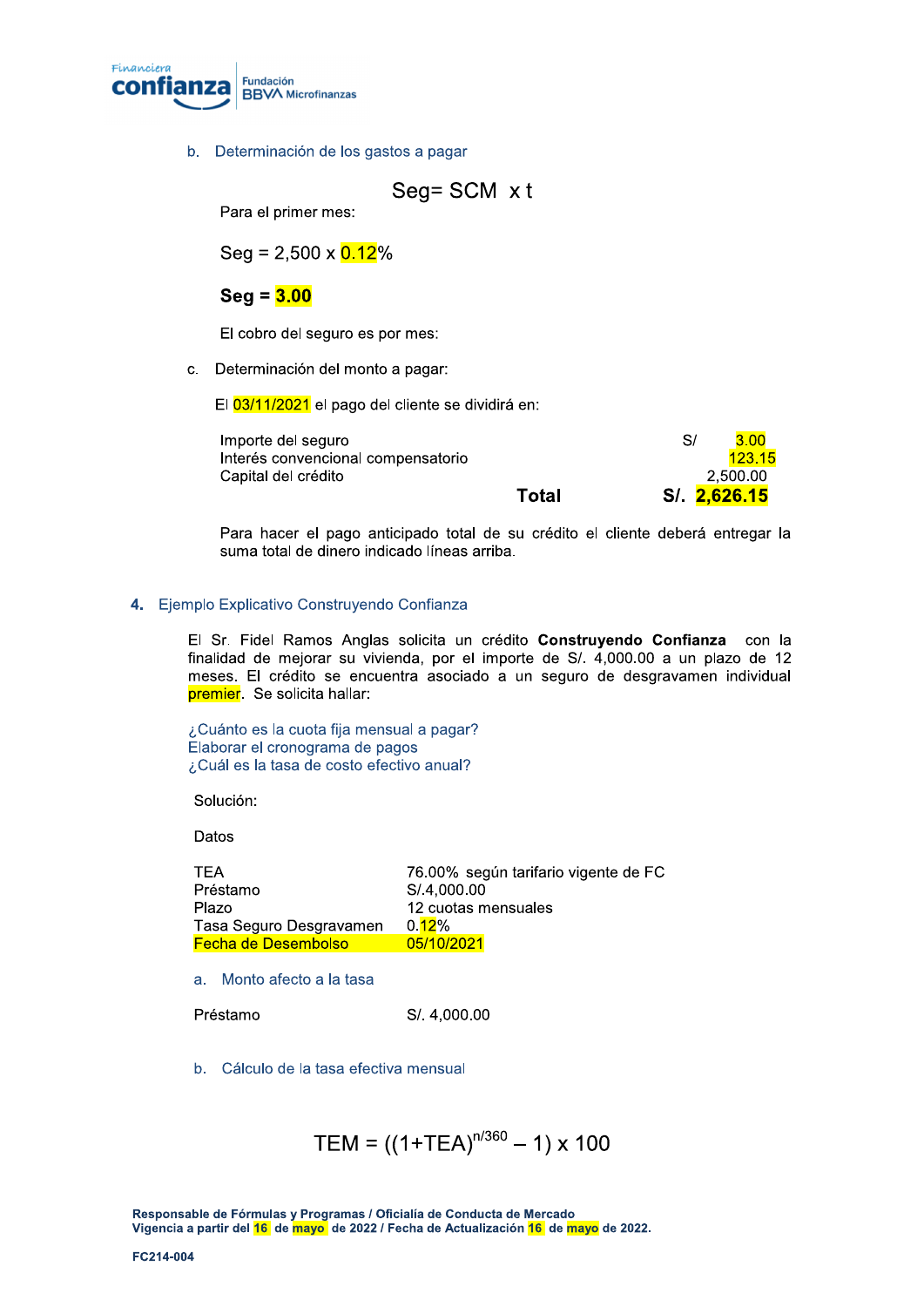

$$
TEM = ((1 + 76\%)^{30/360} - 1) \times 100
$$

$$
TEM = ((1 + 0.76)^{30/360} - 1) \times 100
$$

TEM = 4.<mark>82</mark>%

c. Cálculo de interés mensual

lcuota = ((i + 1) 
$$
^{\wedge (n/360)} - 1
$$
) \* SC

Donde:

Icuota = interés de la cuota

i = tasa de interés efectiva anual

 $n =$ número de días de la cuota

 $SC =$  saldo capital

Icuota1=  $((76\% + 1) \cdot \frac{(31/360)}{3} - 1) * 4,000.00$ 

Icuota1=  $((0.76 + 1) \sqrt{31/360} - 1) * 4,000.00$ 

Icuota1=  $((1.76) \wedge \frac{(31}{360)}-1)*4,000.00$ 

Icuota1= $(0.049884124)*4,000.00$ 

Icuota1= 199.54 interés del primer mes

d. Cálculo del Seguro de desgravamen

$$
Seg = SCM \times t
$$

Para el primer mes:

 $Seg = 4,000 \times 0.12\%$ 

 $\texttt{Seq} = \textcolor{red}{\mathbf{4.80}}$ 

e. Cálculo de la cuota fija mensual a pagar

$$
R = P\left[\frac{i(1+i)^n}{(1+i)^n - 1}\right]
$$

$$
R = 4,000 \times \frac{4.8237\% (1 + 4.8237\%)^{12}}{(1 + 4.8237\%)^{12} - 1}
$$

Responsable de Fórmulas y Programas / Oficialía de Conducta de Mercado Vigencia a partir del 16 de mayo, de 2022 / Fecha de Actualización 16 de mayo de 2022.  $R = 4,0$ <br>
Responsable de Fórmulas<br>
Vigencia a partir del <mark>16</mark> de<br>
FC214-004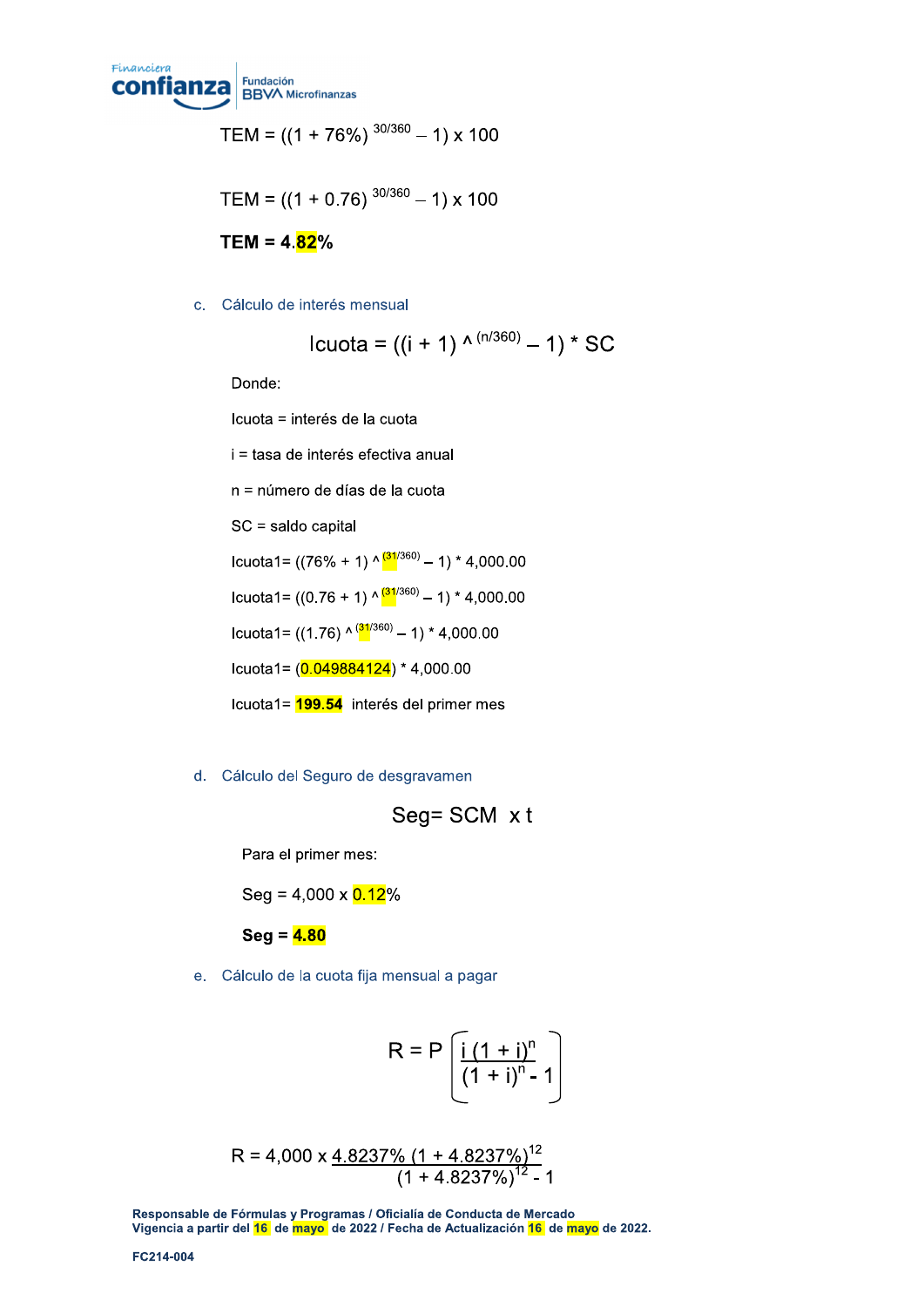

 $R = 4.000 \times 0.048237 (1 + 0.048237)^{12}$  $(1+0.048237)^{12} - 1$ 

 $R = 4.000 \times 0.048237 (1.048237)^{12}$  $(1.048237)^{12}$  - 1

 $R = 4,000 \times 0.08489671$ 0.76000<mark>000</mark>

 $R = 4,000 \times 0.1117062$ 

R = 446.8<mark>2</mark> cuota mensual sin gastos

f. Cálculo de la Cuota Final

Cuota mensual + Seguro del primer mes

Cuota final =  $446.82 + 4.80$ 

Cuota final =  $451.62$ 

g. Cálculo de la Amortización Mensual

 $Am = cf - lc - seq$ 

 $Am = 451.62 - 199.54 - 4.80$ 

Am = S/, 247.28 amortización de capital del primer mes

h. Cálculo del Saldo capital del préstamo

$$
SC = P - Am
$$

 $SC = 4,000 - \frac{247.28}{1}$ 

 $SC = 3.752.72$ 

Nota: Para elaborar el cronograma de pagos, se sigue el mismo mecanismo para los próximos meses, cuidando que las fechas de pago no coincidan con un día domingo o feriado.

Responsable de Fórmulas y Programas / Oficialía de Conducta de Mercado Vigencia a partir del 16 de mayo, de 2022 / Fecha de Actualización 16 de mayo de 2022. Responsable de Fórmulas<br>Vigencia a partir del <mark>16</mark> de<br>FC214-004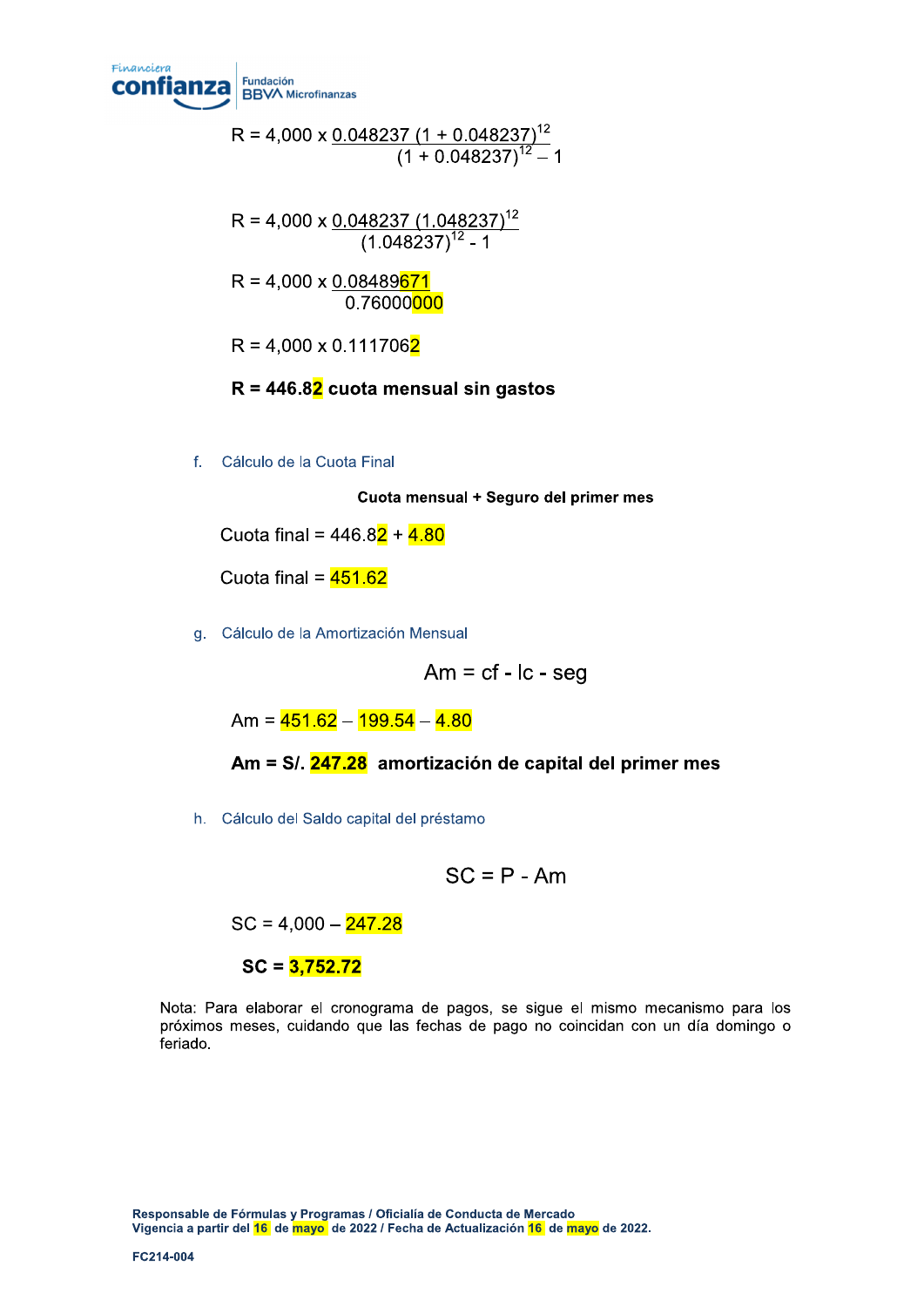

## **CRONOGRAMA DE PAGOS**

| <b>PERIODO</b>    | <b>FECHA DE</b><br><b>PAGO</b> | $N^{\circ}$ DÍAS | <b>SALDO</b><br><b>CAPITAL</b> | <b>AMORTIZACIÓN INTERÉS</b> |          | <b>CUOTA</b> | <b>SEGURO</b> |    | <b>MONTO</b><br><b>TOTAL</b> |
|-------------------|--------------------------------|------------------|--------------------------------|-----------------------------|----------|--------------|---------------|----|------------------------------|
|                   | 5/11/2021                      | 31               | 4.000.00                       | 247.28                      | 199.54   | 446.82       | 4.80          | S/ | 451.62                       |
| 2                 | 6/12/2021                      | 31               | 3.752.72                       | 259.92                      | 187.20   | 447.12       | 4.50          | S/ | 451.62                       |
| 3                 | 5/01/2022                      | 30               | 3.492.80                       | 278.95                      | 168.48   | 447.43       | 4.19          | S/ | 451.62                       |
| 4                 | 5/02/2022                      | 31               | 3.213.85                       | 287.44                      | 160.32   | 447.76       | 3.86          | S/ | 451.62                       |
| 5                 | 5/03/2022                      | 28               | 2.926.41                       | 316.57                      | 131.54   | 448.11       | 3.51          | S/ | 451.62                       |
| 6                 | 5/04/2022                      | 31               | 2.609.84                       | 318.30                      | 130.19   | 448.49       | 3.13          | S/ | 451.62                       |
| 7                 | 5/05/2022                      | 30               | 2.291.54                       | 338.33                      | 110.54   | 448.87       | 2.75          | S/ | 451.62                       |
| 8                 | 6/06/2022                      | 32               | 1,953.21                       | 348.62                      | 100.66   | 449.28       | 2.34          | S/ | 451.62                       |
| 9                 | 5/07/2022                      | 29               | 1.604.59                       | 374.93                      | 74.76    | 449.69       | 1.93          | S/ | 451.62                       |
| 10                | 5/08/2022                      | 31               | 1,229.66                       | 388.80                      | 61.34    | 450.14       | 1.48          | S/ | 451.62                       |
| 11                | 5/09/2022                      | 31               | 840.86                         | 408.66                      | 41.95    | 450.61       | 1.01          | S/ | 451.62                       |
| $12 \overline{ }$ | 5/10/2022                      | 30               | 432.20                         | 432.20                      | 20.85    | 453.05       | 0.52          | S/ | 453.57                       |
| <b>TOTAL</b>      |                                |                  |                                | 4,000.00                    | 1.387.37 | 5,387.37     | 34.02         | S/ | 5,421.39                     |

Nota: Como se puede apreciar la última cuota difiere de las demás, por ello el sistema realizará iteraciones buscando que la diferencia entre la última cuota y las demás cuotas sea la menor que se pueda obtener, el resultado se muestra a continuación:

| <b>PERIODO</b> | <b>FECHA DE</b><br><b>PAGO</b> | $N^{\circ}$ DÍAS | <b>SALDO</b><br><b>CAPITAL</b> | <b>AMORTIZACIÓN INTERÉS</b> |          | <b>CUOTA</b> | <b>SEGURO</b> |    | <b>MONTO</b><br><b>TOTAL</b> |
|----------------|--------------------------------|------------------|--------------------------------|-----------------------------|----------|--------------|---------------|----|------------------------------|
|                | 5/11/2021                      | 31               | 4,000.00                       | 247.40                      | 199.54   | 446.82       | 4.80          | S/ | 451.74                       |
| 2              | 6/12/2021                      | 31               | 3.752.60                       | 260.04                      | 187.20   | 447.24       | 4.50          | S/ | 451.74                       |
| 3              | 5/01/2022                      | 30               | 3,492.56                       | 279.08                      | 168.47   | 447.55       | 4.19          | S/ | 451.74                       |
| 4              | 5/02/2022                      | 31               | 3.213.48                       | 287.58                      | 160.30   | 447.88       | 3.86          | S/ | 451.74                       |
| 5              | 5/03/2022                      | 28               | 2.925.90                       | 316.71                      | 131.52   | 448.23       | 3.51          | S/ | 451.74                       |
| 6              | 5/04/2022                      | 31               | 2,609.19                       | 318.45                      | 130.16   | 448.61       | 3.13          | S/ | 451.74                       |
| 7              | 5/05/2022                      | 30               | 2.290.74                       | 338.49                      | 110.50   | 448.99       | 2.75          | S/ | 451.74                       |
| 8              | 6/06/2022                      | 32               | 1.952.25                       | 348.79                      | 100.61   | 449.40       | 2.34          | S/ | 451.74                       |
| 9              | 5/07/2022                      | 29               | 1,603.46                       | 375.11                      | 74.71    | 449.82       | 1.92          | S/ | 451.74                       |
| 10             | 5/08/2022                      | 31               | 1.228.35                       | 388.99                      | 61.28    | 450.27       | 1.47          | S/ | 451.74                       |
| 11             | 5/09/2022                      | 31               | 839.36                         | 408.86                      | 41.87    | 450.73       | 1.01          | S/ | 451.74                       |
| 12             | 5/10/2022                      | 30               | 430.50                         | 430.50                      | 20.77    | 451.27       | 0.52          | S/ | 451.79                       |
| <b>TOTAL</b>   |                                |                  |                                | 4.000.00                    | 1.386.93 | 5.386.81     | 34.00         | S/ | 5.420.93                     |

Cálculo de la Tasa de Costo Efectivo Anual

$$
TCEA = (1 + TCEM)^{12} - 1
$$

TCEA =  $(1 + 4.9419\%)$ <sup>12</sup> - 1

$$
TCEA = (1 + \frac{0.049419}{0.049419})^{12}
$$
 - 1

$$
TCEA = (1.049419)^{12} - 1
$$

TCEA =  $1.783966528$  - 1

 $TCEA = 0.783966528$ 

 $TCEA = 78.40%$ 

Responsable de Fórmulas y Programas / Oficialía de Conducta de Mercado Vigencia a partir del 16 de mayo de 2022 / Fecha de Actualización 16 de mayo de 2022.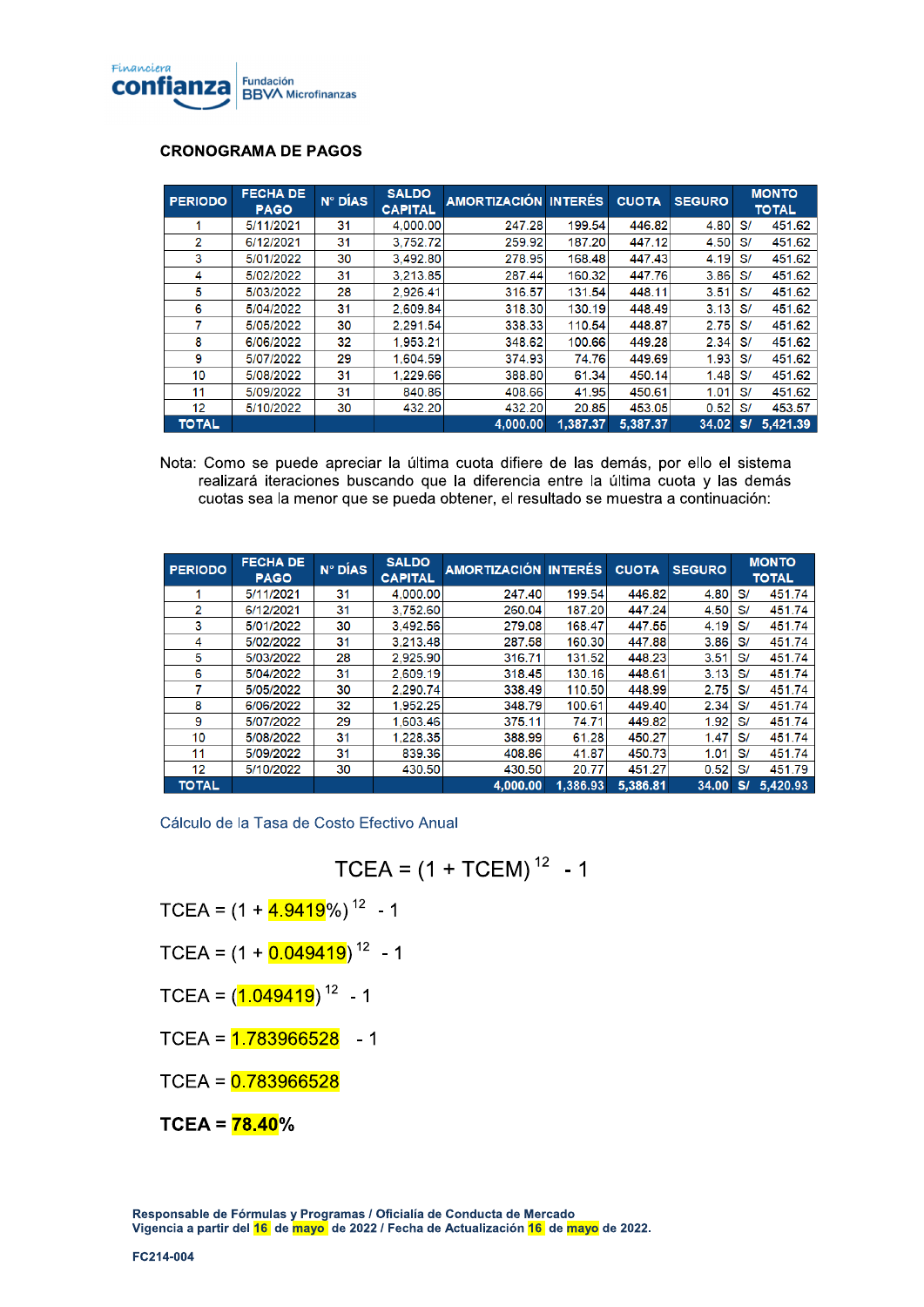

## En caso de Incumplimiento de Pago

Del cronograma de pagos siguiente, calcular el interés compensatorio vencido y el interés moratorio, considerando que la cuota 1 será pagada con 20 días de atraso.

## **CRONOGRAMA DE PAGOS**

| <b>PERIODO</b> | <b>FECHA DE</b><br><b>PAGO</b> | N° DÍAS | <b>SALDO</b><br><b>CAPITAL</b> | AMORTIZACIÓN INTERÉS |          | <b>CUOTA</b> | <b>SEGURO</b> |              | <b>MONTO</b><br><b>TOTAL</b> |
|----------------|--------------------------------|---------|--------------------------------|----------------------|----------|--------------|---------------|--------------|------------------------------|
|                | 5/11/2021                      | 31      | 4.000.00                       | 247.40               | 199.54   | 446.82       | 4.80          | $\mathbf{s}$ | 451.74                       |
| 2              | 6/12/2021                      | 31      | 3,752.60                       | 260.04               | 187.20   | 447.24       | 4.50          | S/           | 451.74                       |
| 3              | 5/01/2022                      | 30      | 3.492.56                       | 279.08               | 168.47   | 447.55       | 4.19          | S/           | 451.74                       |
| 4              | 5/02/2022                      | 31      | 3.213.48                       | 287.58               | 160.30   | 447.88       | 3.86          | S/           | 451.74                       |
| 5              | 5/03/2022                      | 28      | 2,925.90                       | 316.71               | 131.52   | 448.23       | 3.51          | S/           | 451.74                       |
| 6              | 5/04/2022                      | 31      | 2.609.19                       | 318.45               | 130.16   | 448.61       | 3.13          | $\mathbf{s}$ | 451.74                       |
|                | 5/05/2022                      | 30      | 2.290.74                       | 338.49               | 110.50   | 448.99       | 2.75          | S/           | 451.74                       |
| 8              | 6/06/2022                      | 32      | 1,952.25                       | 348.79               | 100.61   | 449.40       | 2.34          | S/           | 451.74                       |
| 9              | 5/07/2022                      | 29      | 1,603.46                       | 375.11               | 74.71    | 449.82       | 1.92          | S/           | 451.74                       |
| 10             | 5/08/2022                      | 31      | 1,228.35                       | 388.99               | 61.28    | 450.27       | 1.47          | S/           | 451.74                       |
| 11             | 5/09/2022                      | 31      | 839.36                         | 408.86               | 41.87    | 450.73       | 1.01          | S/           | 451.74                       |
| 12             | 5/10/2022                      | 30      | 430.50                         | 430.50               | 20.77    | 451.27       | 0.52          | $\mathbf{s}$ | 451.79                       |
| <b>TOTAL</b>   |                                |         |                                | 4,000.00             | 1.386.93 | 5,386.81     | 34.00         | S/           | 5,420.93                     |

**TCEM** 4.94%

a. Monto afecto a la tasa (no incluye gastos)

Cuota 1

S/. 446.82

b. Cálculo de la tasa efectiva mensual

TEM =  $((1+TEA)^{n/360} - 1) \times 100$ 

$$
TEM = ((1 + 76\%)^{30/360} - 1) \times 100
$$

$$
TEM = ((1 + 0.76)^{30/360} - 1) \times 100
$$

TEM =  $4.\overline{82}\%$ 

c. Cálculo del interés compensatorio vencido de la cuota 1

$$
Icv = ((i + 1) \wedge (n/360) - 1) * R
$$

Responsable de Fórmulas y Programas / Oficialía de Conducta de Mercado Vigencia a partir del 16 de mayo de 2022 / Fecha de Actualización 16 de mayo de 2022.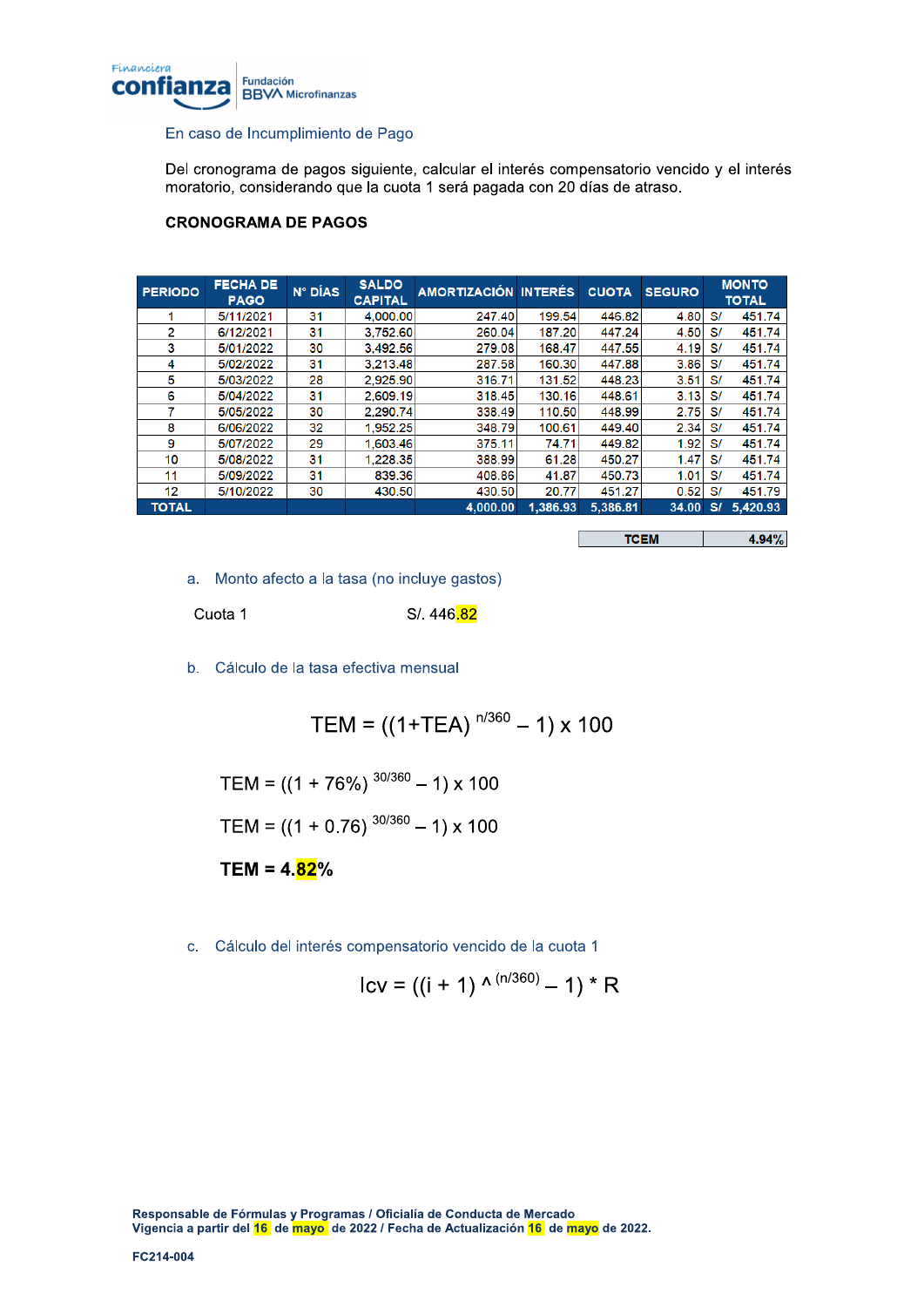

Donde:

lcv = interés compensatorio vencido

i = tasa de interés convencional compensatorio del crédito

 $n =$ número de días de atraso

 $R =$  Cuota mensual a pagar sin gastos

La tasa de interés convencional compensatorio que se aplica para el cálculo es la misma del crédito, según tarifario vigente de FINANCIERA CONFIANZA es de 76.00%

Determinando el intereses compensatorio vencido de la cuota 1

 $Icv = ((i + 1) \wedge (n/360) - 1) * R$  $\text{Cov} = ((76.00\% + 1) \wedge (20/360) - 1) * 446.82$  $\text{lcv} = ((0.76 + 1) \wedge (20/360) - 1) * 446.82$  $I_{\text{CV}} = ((1.76) \wedge (20/360) - 1) * 446.82$  $Icv = (1.031904705 - 1) * 446.82$  $Icv = 0.031904705 * 446.82$  $Icv = 14.26$ 

d. Interés moratorio por días de atraso en la 1ra cuota

$$
Im = (i \times n / 360) * Am
$$

Donde:

Im = interés moratorio

 $i =$  tasa de interés moratoria  $n =$ número de días de atraso Am = amortización (capital) de la cuota vencida

La tasa de interés moratoria que se aplica para el cálculo es el 15% de la tasa máxima definida por el banco central para este ejemplo la tasa de interés moratoria es 12.54% (este porcentaje se actualiza semestralmente).

Responsable de Fórmulas y Programas / Oficialía de Conducta de Mercado Vigencia a partir del 16 de mayo, de 2022 / Fecha de Actualización 16 de mayo de 2022. Responsable de Fórmulas<br>Vigencia a partir del <mark>16</mark> de<br>FC214-004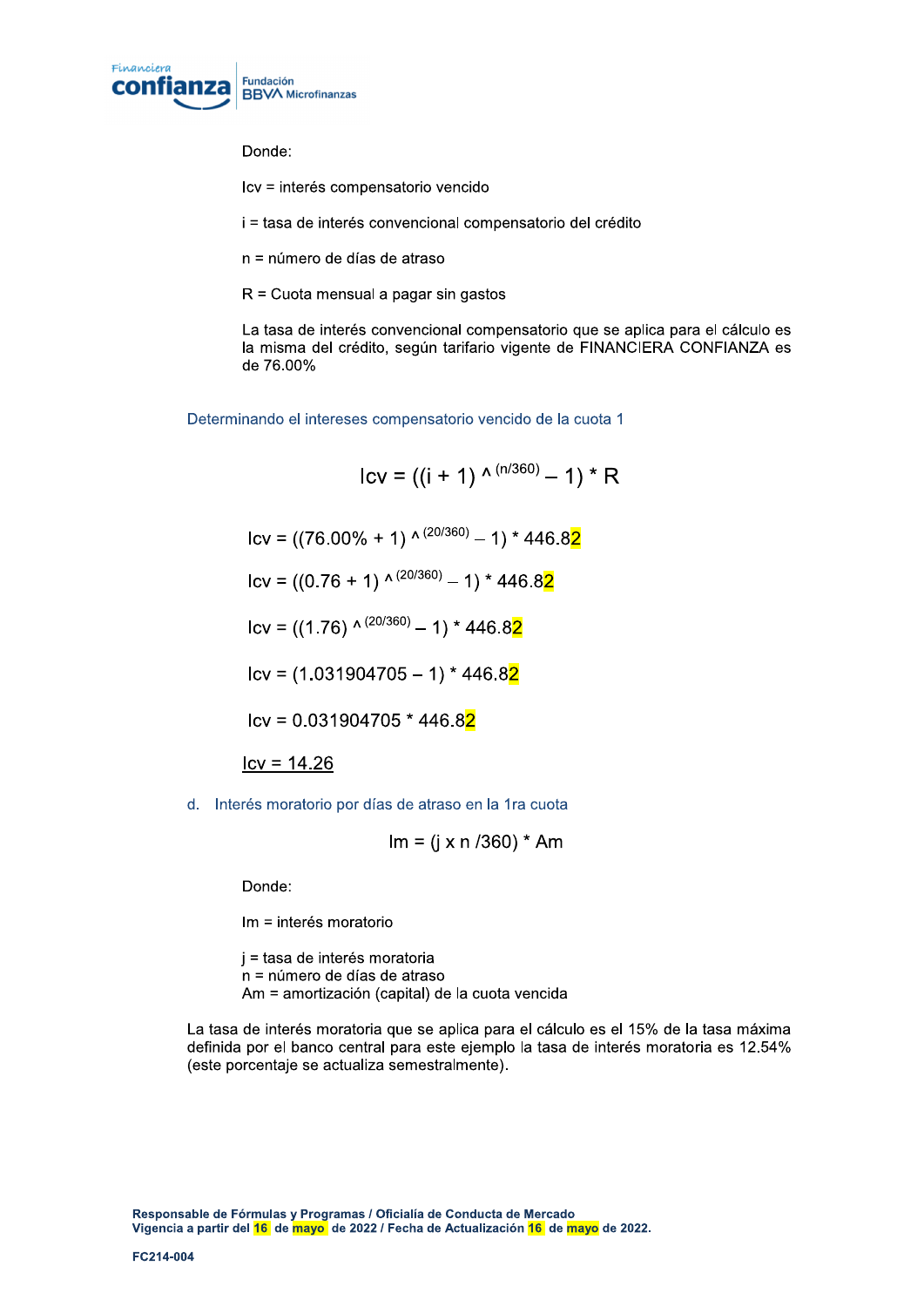

 $Im = (12.54\% * 20/360) * 247.40$ 

 $Im = (0.1254*20/360)*247.40$ 

 $Im = (0.00696667)^*247.40$ 

 $Im = 1.72$ 

e. Calculando el pago total de la cuota vencida, incluyendo interés compensatorio vencido e interés moratorio por pago atrasado.

| Importe de la cuota final       |       | S/ | 451.74    |
|---------------------------------|-------|----|-----------|
| Interés moratorio               |       |    | 172       |
| Intereses compensatorio vencido |       |    | 14.26     |
|                                 | Total |    | S/ 467.72 |

## Caso de Pago Anticipado Parcial

Del cronograma de pagos siguiente, calcular el monto a pagar, considerando que el cliente se acerca el día 01/11/2021 a pagar un monto de S/ 1,000 soles.

### **CRONOGRAMA DE PAGOS**

| <b>PERIODO</b> | <b>FECHA DE</b><br><b>PAGO</b> | N° DÍAS | <b>SALDO</b><br><b>CAPITAL</b> | AMORTIZACIÓN INTERÉS |          | <b>CUOTA</b> | <b>SEGURO</b> |    | <b>MONTO</b><br><b>TOTAL</b> |
|----------------|--------------------------------|---------|--------------------------------|----------------------|----------|--------------|---------------|----|------------------------------|
|                | 5/11/2021                      | 31      | 4.000.00                       | 247.40               | 199.54   | 446.82       | 4.80          | S/ | 451.74                       |
| 2              | 6/12/2021                      | 31      | 3.752.60                       | 260.04               | 187.20   | 447.24       | 4.50          | S/ | 451.74                       |
| 3              | 5/01/2022                      | 30      | 3.492.56                       | 279.08               | 168.47   | 447.55       | 4.19          | S/ | 451.74                       |
| 4              | 5/02/2022                      | 31      | 3.213.48                       | 287.58               | 160.30   | 447.88       | 3.86          | S/ | 451.74                       |
| 5              | 5/03/2022                      | 28      | 2.925.90                       | 316.71               | 131.52   | 448.23       | 3.51          | S/ | 451.74                       |
| 6              | 5/04/2022                      | 31      | 2.609.19                       | 318.45               | 130.16   | 448.61       | 3.13          | S/ | 451.74                       |
|                | 5/05/2022                      | 30      | 2.290.74                       | 338.49               | 110.50   | 448.99       | 2.75          | S/ | 451.74                       |
| 8              | 6/06/2022                      | 32      | 1.952.25                       | 348.79               | 100.61   | 449.40       | 2.34          | S/ | 451.74                       |
| 9              | 5/07/2022                      | 29      | 1.603.46                       | 375.11               | 74.71    | 449.82       | 1.92          | S/ | 451.74                       |
| 10             | 5/08/2022                      | 31      | 1.228.35                       | 388.99               | 61.28    | 450.27       | 1.47          | S/ | 451.74                       |
| 11             | 5/09/2022                      | 31      | 839.36                         | 408.86               | 41.87    | 450.73       | 1.01          | S/ | 451.74                       |
| 12             | 5/10/2022                      | 30      | 430.50                         | 430.50               | 20.77    | 451.27       | 0.52          | S/ | 451.79                       |
| <b>TOTAL</b>   |                                |         |                                | 4.000.00             | 1.386.93 | 5,386.81     | 34.00         | S/ | 5,420.93                     |

## a. Determinación del tipo de pago

En caso la elección del cliente sea realizar un pago anticipado se evaluará las condiciones para dicho pago.

El monto de la cuota según cronograma es de S/ 451.74 soles, para proceder con el pago anticipado parcial el cliente debe contar con un monto superior a 2 cuotas, dado que tiene S/ 1,000 soles se cumple con este requisito:

 $1000.0 > 903.48$ 

b. Determinación del monto de interés a pagar

Responsable de Fórmulas y Programas / Oficialía de Conducta de Mercado Vigencia a partir del <mark>16</mark> de mayo de 2022 / Fecha de Actualización <mark>16</mark> de mayo de 2022.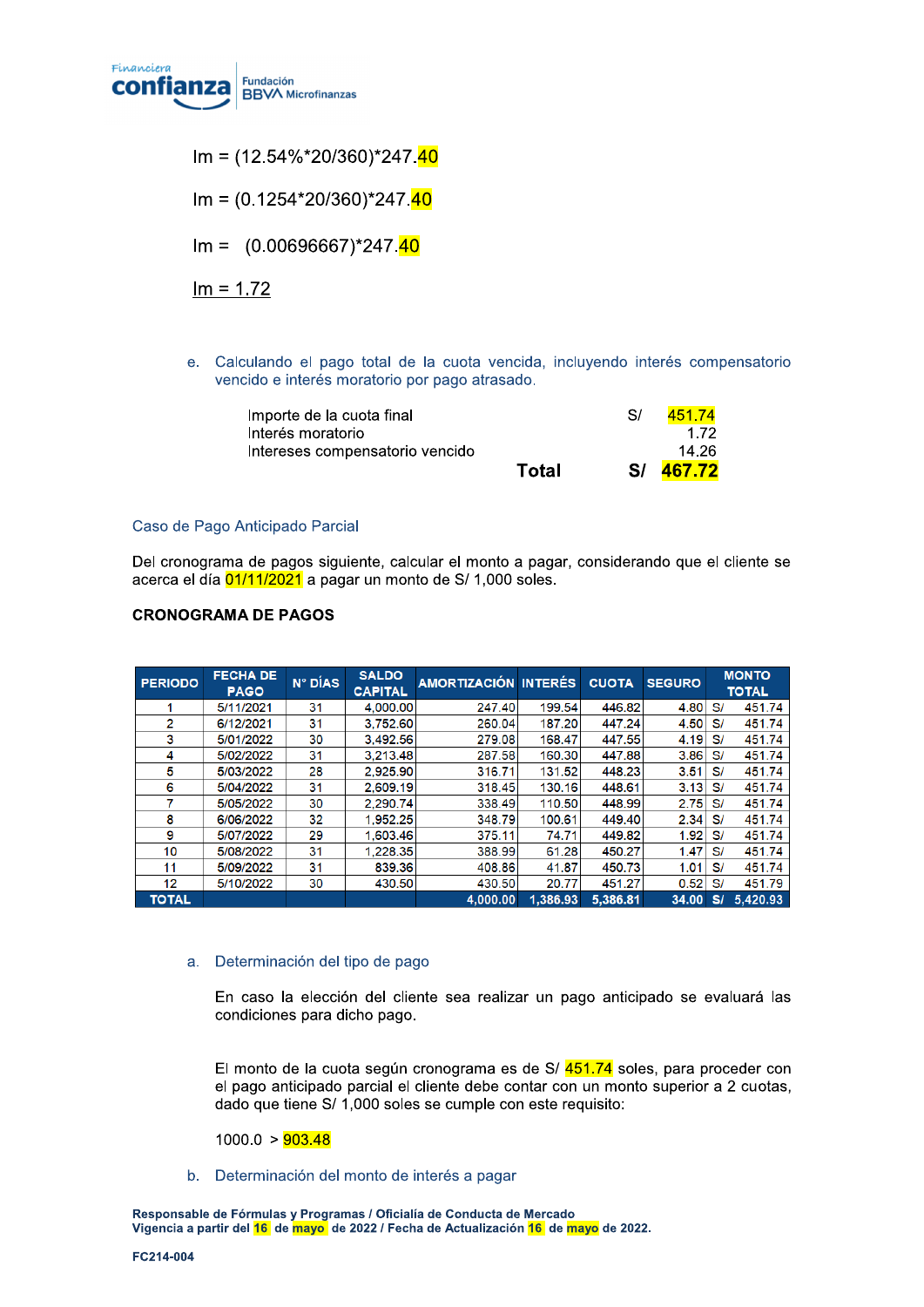

Se calcula el interés sobre el periodo transcurrido (27 días)

lcuota = ((i + 1) 
$$
^{\wedge (n/360)} - 1
$$
) \* SC

Donde:

Icuota = interés de la cuota

i = tasa de interés efectiva anual

n = número de días de la cuota

SC = saldo capital

Icuota1=  $((76.00\% + 1) \cdot \frac{(27/360)}{2} - 1) * 4,000.00$ 

Icuota1=  $((0.7600 + 1) \cdot \frac{(27/360)}{9} - 1) * 4,000.00$ 

Icuota1= ((1.7600)  $\wedge$   $\frac{(27}{360)}$  - 1) \* 4,000.00

Icuota1= $(0.04331019)$  \* 4,000.00

Icuota1= 173.24 interés del plazo transcurrido

c. Determinación de los gastos a pagar

$$
Seg = SCM \times t
$$

Para el primer mes:

Seg =  $4,000 \times 0.12\%$ 

## $Seq = 4.80$

El cobro del seguro es por mes:

d. Determinación de la amortización:

El 01/11/2021 el pago del cliente se dividirá en:

| Importe del seguro<br>Interés convencional compensatorio<br>Amortización a capital |       | 4.80<br>S/<br>173.24<br>821.96 |
|------------------------------------------------------------------------------------|-------|--------------------------------|
|                                                                                    | Total | S/. 1,000.00                   |
| Su nuevo saldo de capital será:                                                    |       |                                |
| Capital original<br>Capital amortizado                                             |       | 4,000.00<br>S/<br>821.96       |
| <b>Nuevo Capital</b>                                                               |       | S/. 3,178.04                   |

En base al nuevo capital se generará un nuevo cronograma de pago, tal como se ha indicado en el ejemplo de la página 19, pudiendo el cliente elegir si desea mantener el número de cuotas y reduciendo el monto de la cuota, o mantener el monto de la cuota y reduciendo el número de las cuotas para el nuevo cronograma.

Responsable de Fórmulas y Programas / Oficialía de Conducta de Mercado Vigencia a partir del 16 de mayo de 2022 / Fecha de Actualización 16 de mayo de 2022.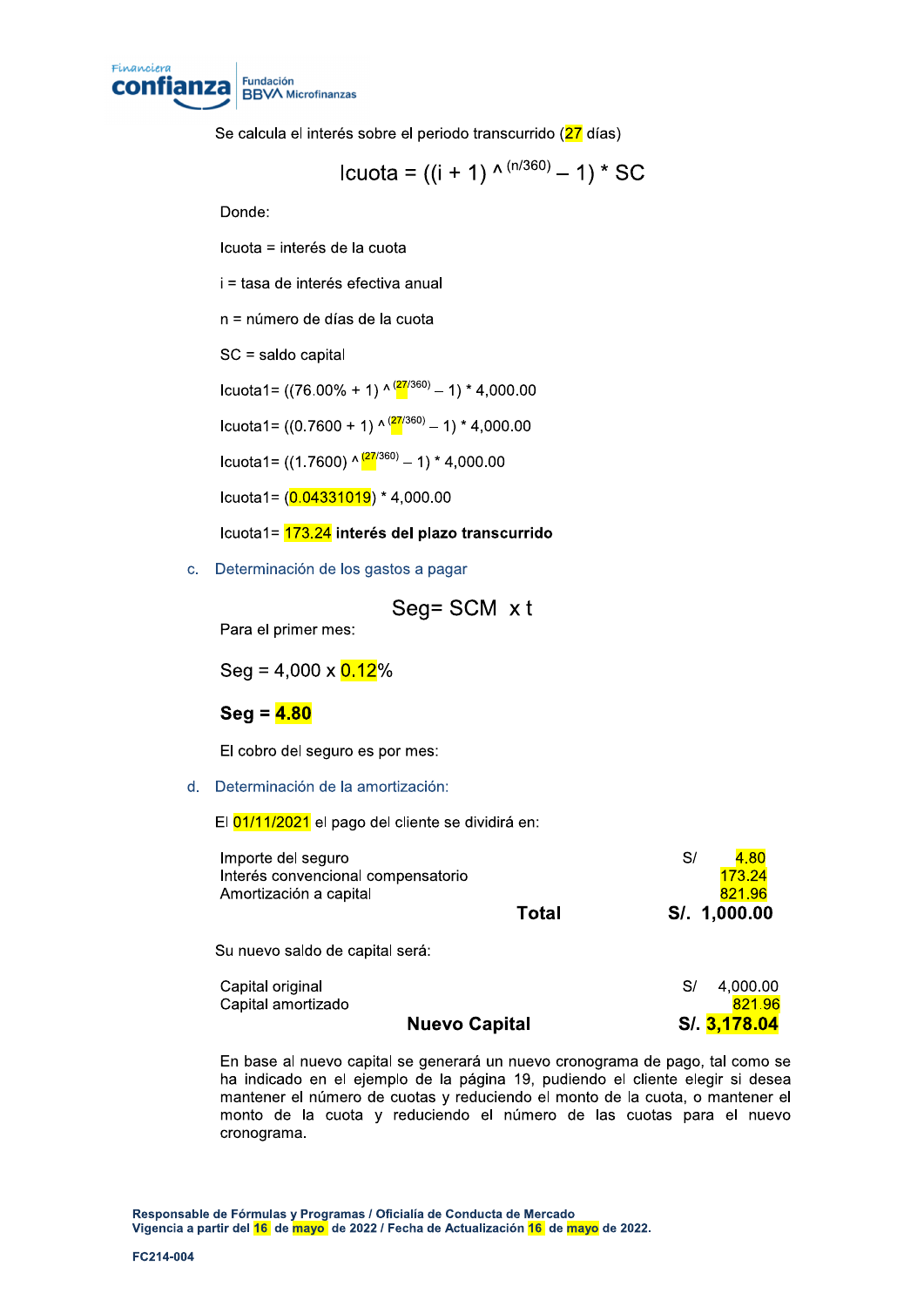

## Caso de Pago Anticipado Total

Del cronograma de pagos siguiente, calcular el monto a pagar, considerando que el cliente se acerca el día 03/11/2021 con la intención de cancelar su crédito.

## **CRONOGRAMA DE PAGOS**

| <b>PERIODO</b> | <b>FECHA DE</b><br><b>PAGO</b> | N° DÍAS | <b>SALDO</b><br><b>CAPITAL</b> | AMORTIZACIÓN INTERÉS |          | <b>CUOTA</b> | <b>SEGURO</b> |    | <b>MONTO</b><br><b>TOTAL</b> |
|----------------|--------------------------------|---------|--------------------------------|----------------------|----------|--------------|---------------|----|------------------------------|
|                | 5/11/2021                      | 31      | 4,000.00                       | 247.40               | 199.54   | 446.82       | 4.80          | S/ | 451.74                       |
| 2              | 6/12/2021                      | 31      | 3.752.60                       | 260.04               | 187.20   | 447.24       | 4.50          | S/ | 451.74                       |
| 3              | 5/01/2022                      | 30      | 3.492.56                       | 279.08               | 168.47   | 447.55       | 4.19          | S/ | 451.74                       |
| 4              | 5/02/2022                      | 31      | 3.213.48                       | 287.58               | 160.30   | 447.88       | 3.86          | S/ | 451.74                       |
| 5              | 5/03/2022                      | 28      | 2.925.90                       | 316.71               | 131.52   | 448.23       | 3.51          | S/ | 451.74                       |
| 6              | 5/04/2022                      | 31      | 2.609.19                       | 318.45               | 130.16   | 448.61       | 3.13          | S/ | 451.74                       |
|                | 5/05/2022                      | 30      | 2.290.74                       | 338.49               | 110.50   | 448.99       | 2.75          | S/ | 451.74                       |
| 8              | 6/06/2022                      | 32      | 1.952.25                       | 348.79               | 100.61   | 449.40       | 2.34          | S/ | 451.74                       |
| 9              | 5/07/2022                      | 29      | 1.603.46                       | 375.11               | 74.71    | 449.82       | 1.92          | S/ | 451.74                       |
| 10             | 5/08/2022                      | 31      | 1.228.35                       | 388.99               | 61.28    | 450.27       | 1.47          | S/ | 451.74                       |
| 11             | 5/09/2022                      | 31      | 839.36                         | 408.86               | 41.87    | 450.73       | 1.01          | S/ | 451.74                       |
| 12             | 5/10/2022                      | 30      | 430.50                         | 430.50               | 20.77    | 451.27       | 0.52          | S/ | 451.79                       |
| <b>TOTAL</b>   |                                |         |                                | 4.000.00             | 1.386.93 | 5.386.81     | 34.00         | S/ | 5,420.93                     |

## a. Determinación del monto de interés a pagar

Se calcula el interés sobre el periodo transcurrido (29 días)

lcuota = ((i + 1) 
$$
^{\wedge (n/360)} - 1
$$
) \* SC

Donde:

Icuota = interés de la cuota

i = tasa de interés convencional compensatorio efectiva anual

n = número de días de la cuota

SC = saldo capital

Icuota1=  $((76.00\% + 1) \wedge \frac{(29/360)}{2}) - 1 \times 4,000.00$ 

lcuota1= ((0.7600 + 1) 
$$
\wedge
$$
 <sup>(29/360)</sup> – 1) \* 4,000.00

Icuota1= ((1.7600)  $\wedge \frac{(29}{360)}$  - 1) \* 4,000.00

Icuota1= $(0.046591997)$  \* 4,000.00

Icuota1= 186.37 interés del plazo transcurrido